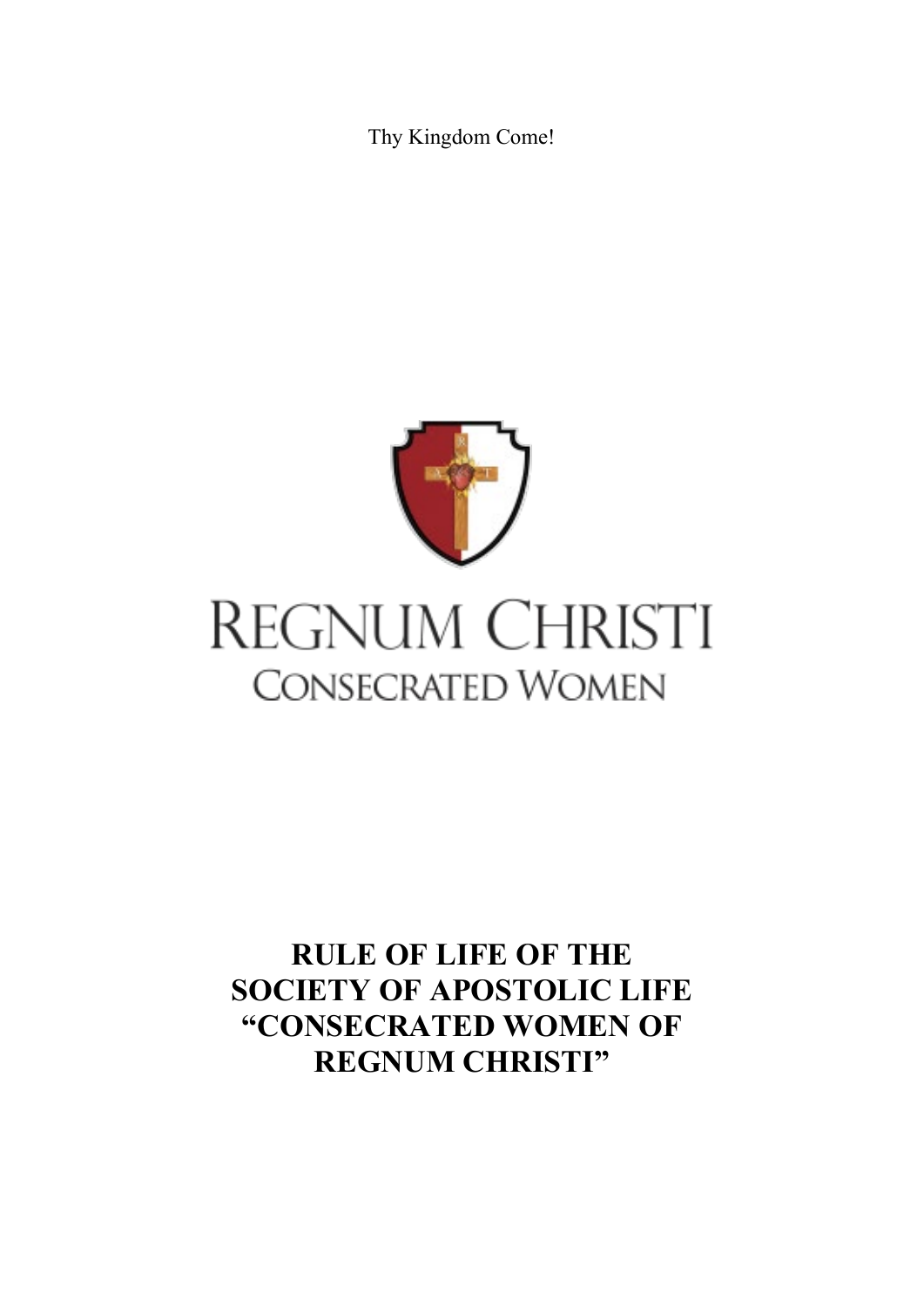#### ¡Venga Tu Reino!

#### CONSAGRADAS DEL REGNUM CHRISTI

DIRECTORA GENERAL

Acto de gobierno DG CRC 007-2022 Clas. I.2

#### **DECRETO**

La directora general de la Sociedad de Vida Apostólica "Consagradas del Regnum Christi", Nancy Nohrden,

- recibida la petición el de Katheleen Murphy, directora territorial de Norteamérica, el 18 de noviembre de 2021 (Prot. DT NA CRC 0650-2021) para solicitar la aprobación de la traducción al inglés de los textos del Reglamento de vida de la Sociedad en su versión aprobada por la Asamblea general de 2020;
- habiendo consultado a la Congregación para los Institutos de Vida Consagrada y las Sociedades de Vida Apostólica sobre la autoridad competente para la aprobación de traducciones a otros idiomas del derecho propio;
- realizadas las debidas revisiones al texto presentado;
- con el consentimiento del consejo general dado con la resolución n. 007-2022 del 5 de enero de 2022.

#### **APRUEBA**

el texto en inglés del Reglamento de vida de la Sociedad de vida apostólica "Consagradas del Regnum Christi", según el ejemplar que se anexa a este decreto.

Dado en Sterling, 15 Lakeshore Drive, 7 de enero de 2022



Lourdes Santos Fernández Secretaria general

Nancy Notwaler

Nancy Nohrden Directora general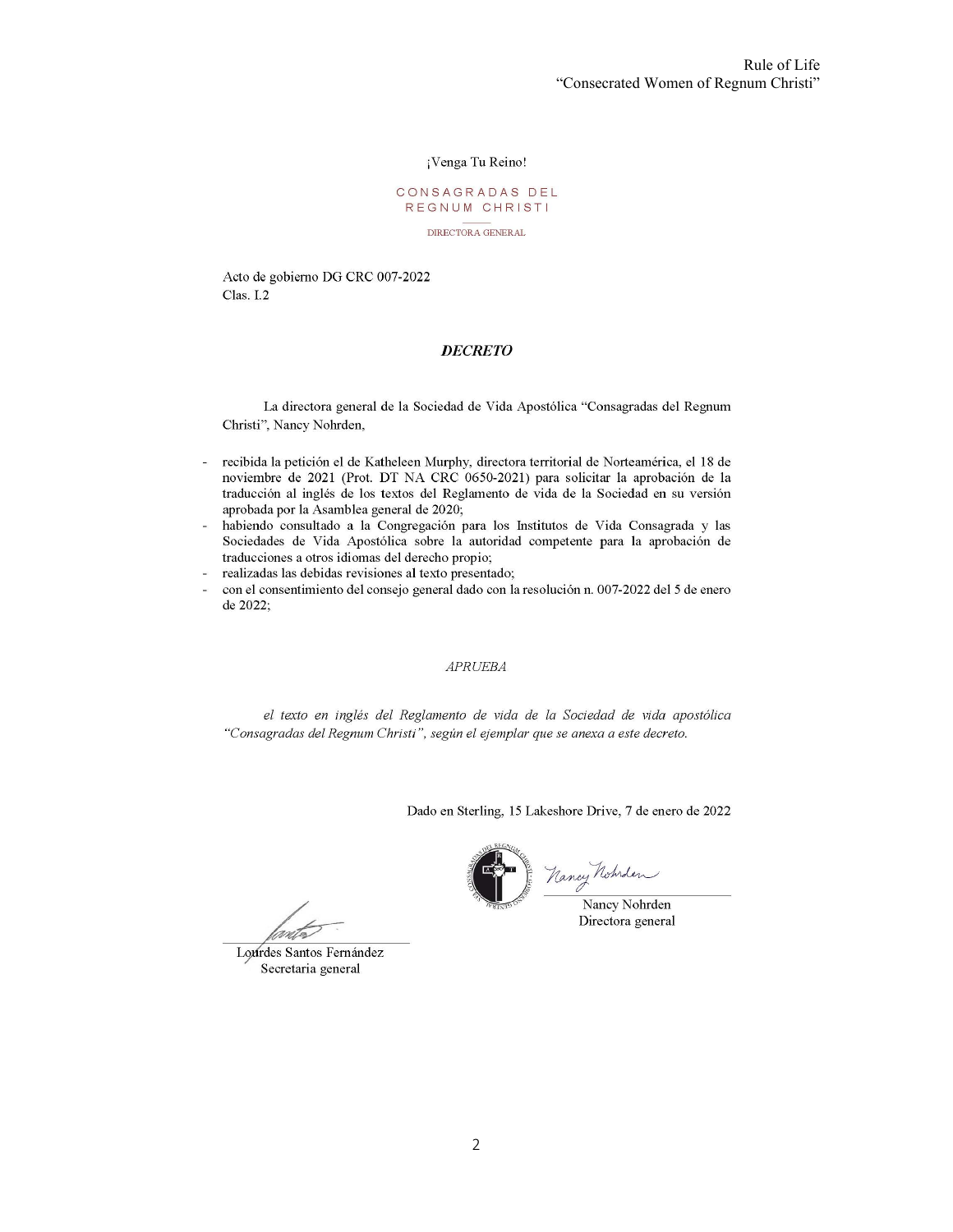#### ¡Venga tu Reino!

#### CONSAGRADAS DEL REGNUM CHRISTI

**ASAMBLEA GENERAL** 

Acto de gobierno DG CRC 012/2020 Clas. I.3

#### **DECRETO**

La II Asamblea general ordinaria de la Sociedad de vida apostólica "Consagradas del Regnum Christi",

- considerando el Reglamento de vida de las Consagradas del Regnum Christi promulgado por la Directora General ad experimentum, el 27 de abril de 2014;
- considerando las enmiendas aprobadas por la Asamblea General extraordinaria de las Consagradas del Regnum Christi, en su primera sesión, tras la propuesta de ser una Sociedad de vida apostólica, el día 4 de abril de 2018;
- tras la revisión del Reglamento tras terminar el periodo de *ad experimentum* para el que fue promulgado en 2014;

#### **PROMULGA**

El Reglamento de vida de la Sociedad de vida apostólica "Consagradas del Regnum Christi".

Dado en Roma, Via Corrado Barbagallo 20, 6 de marzo de 2020



**Lourdes Santos** Secretária de la Asamblea general



Vancy Nohrden Presidenta de la Asamblea general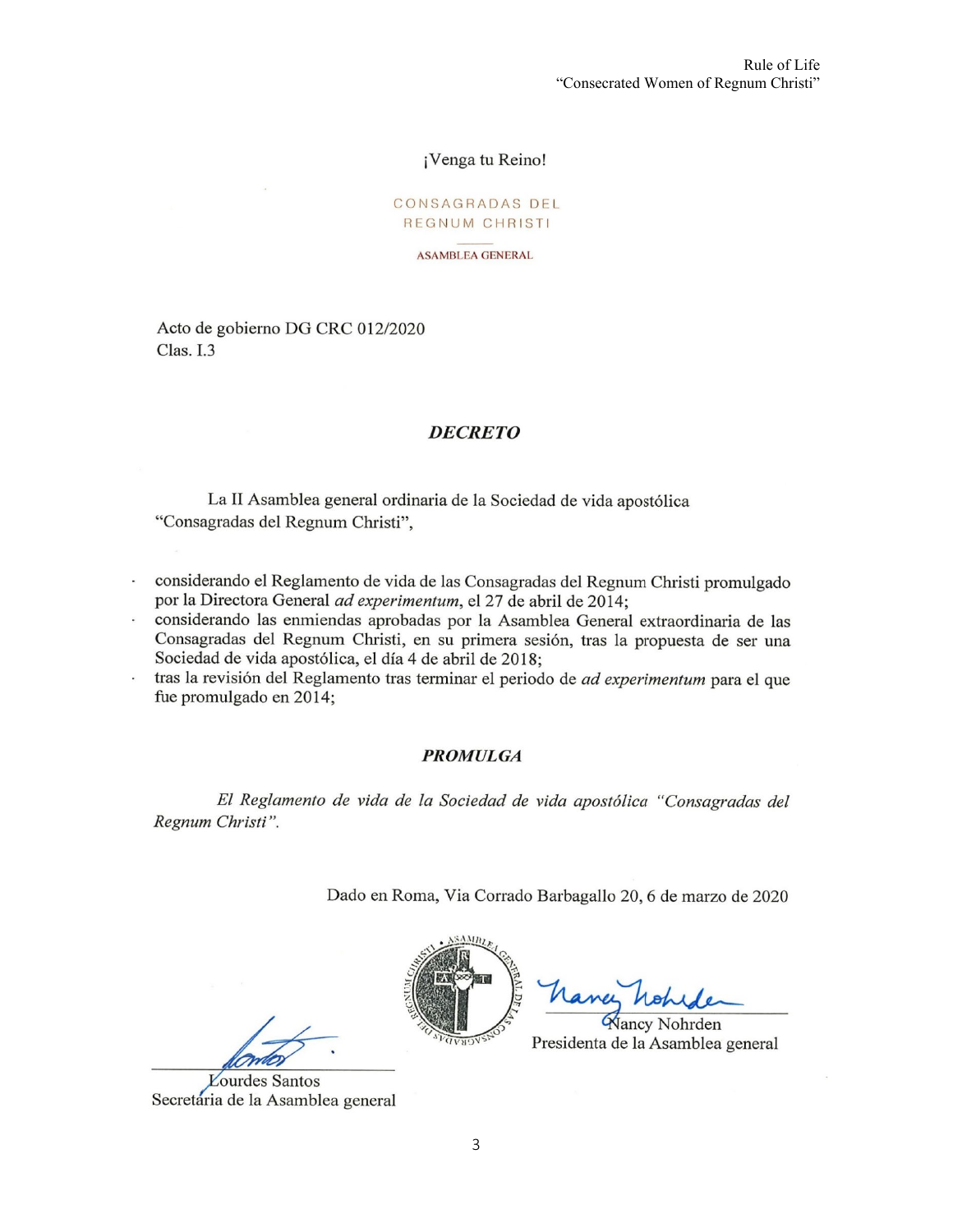# **INTRODUCTION**

- 1. The Consecrated Women of Regnum Christi assume the evangelical counsels of chastity, poverty, and obedience, live fraternal life in common, and dedicate themselves to the service of the Church and humanity according to the charism of the Society. Their life is regulated by the present Rule of life.
- 2. Each Consecrated Woman is co-responsible for bringing the charism to its fullness: she seeks to know it, deepen it, and enrich it with her prayer, her intercession, and her very life. Likewise, she seeks to live and promote the spirituality of the Society.

# **CHAPTER I**

# **LIVING THE EVANGELICAL COUNSELS**

# **Art. 1. The Evangelical Counsels**

# *Chaste Life*

3. Consecrated chastity is a call to love, to the total gift of self, understood as a consecration of love for God and an absolute dedication to the interests of Jesus Christ. The Consecrated Woman lives it as an intimate and personal relationship with him, which makes possible a universal love for all people.

# *Interpersonal relationships*

4. In the image of the Trinity, the Consecrated Woman lives relationships of love, charity, and reciprocity. In them, she desires to be a witness of Christ's love and seeks to love others with a love like his. Her relationships reflect the fact that her heart is totally committed to God, therefore:

1° the relationships of friendship she lives should lead to growth in her journey of following Christ;

 $2^{\circ}$  in her dealings with persons of the opposite sex, she is natural, kind, polite, and prudent. She avoids falling into familiarity or other attitudes that could put her in a compromising situation;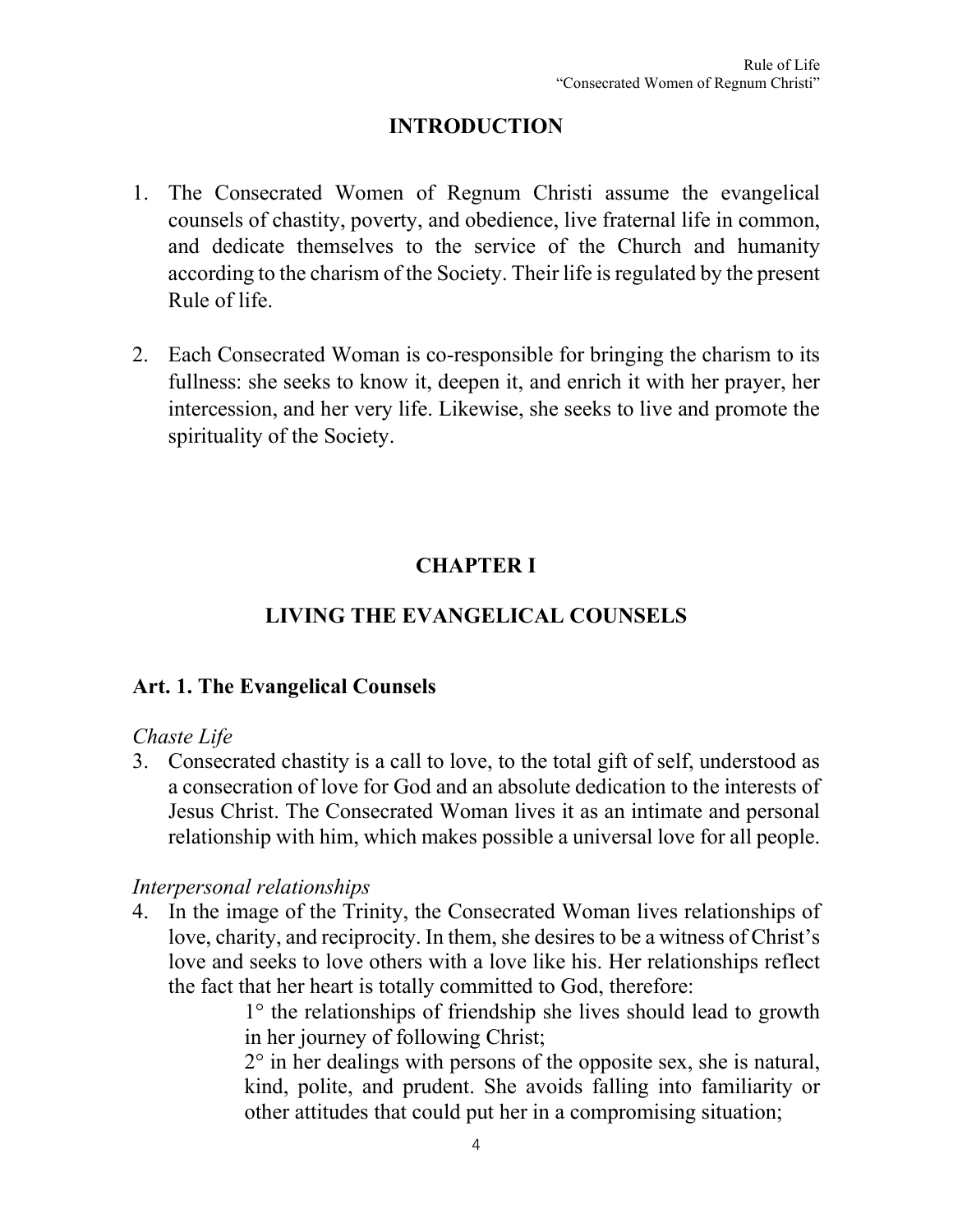3° in her dealings with consecrated men and priests, she lives a relationship of sincere spiritual fraternity, imbued with respect, trust, and a sense of her consecration and that of the other, aware of "carrying God's treasure in earthen vessels"<sup>[1](#page-4-0)</sup>.

# *Affective Maturity*

5. Chastity lived in fullness leads to maturity and responsibility in love, freeing and ordering the heart. For this reason, each Consecrated Woman seeks to assume the ongoing task of self-knowledge, positive integration, and full living of her sexuality and affectivity.

# *Some Means to Live Chastity*

- 6. To live consecrated chastity requires the help of God's grace, an intense life of prayer, frequent reception of the sacraments and a deep love for Christ and Mary. For this reason, the Consecrated Woman:
	- 1º. lives and joyfully accepts a certain human solitude that God asks of her so as to be filled with him. She does so by opening herself to the gift of Christ and nourishing her spousal relationship with him through a deep spiritual life and her sincere and pure self-giving to others;
	- 2º. lives interpersonal relationships based on fraternal love, which, together with community life, help her to live the virtue of chastity;
	- 3º. seeks the natural means that favor health and rest of mind and body, the contemplation of nature, and the good use of time;
	- 4º. has recourse to asceticism, control of the senses, and avoids occasions that could endanger the living of chastity;
	- 5º. is vigilant so that the frequency and type of events she attends, the movies she watches, and the books she reads do not harm the living of this virtue, and uses means of communication maturely and responsibly;
	- 6º. gives herself generously and enthusiastically to the mission entrusted to her, transmitting to others the love with which she feels loved by God.

# *Life of Poverty*

7. §1. The Consecrated Woman seeks to live joyfully, detached from herself, and filled with God, and is capable of enjoying and being grateful for all that God gives her in the different areas of her life.

<span id="page-4-0"></span> $12$  Cor 4:7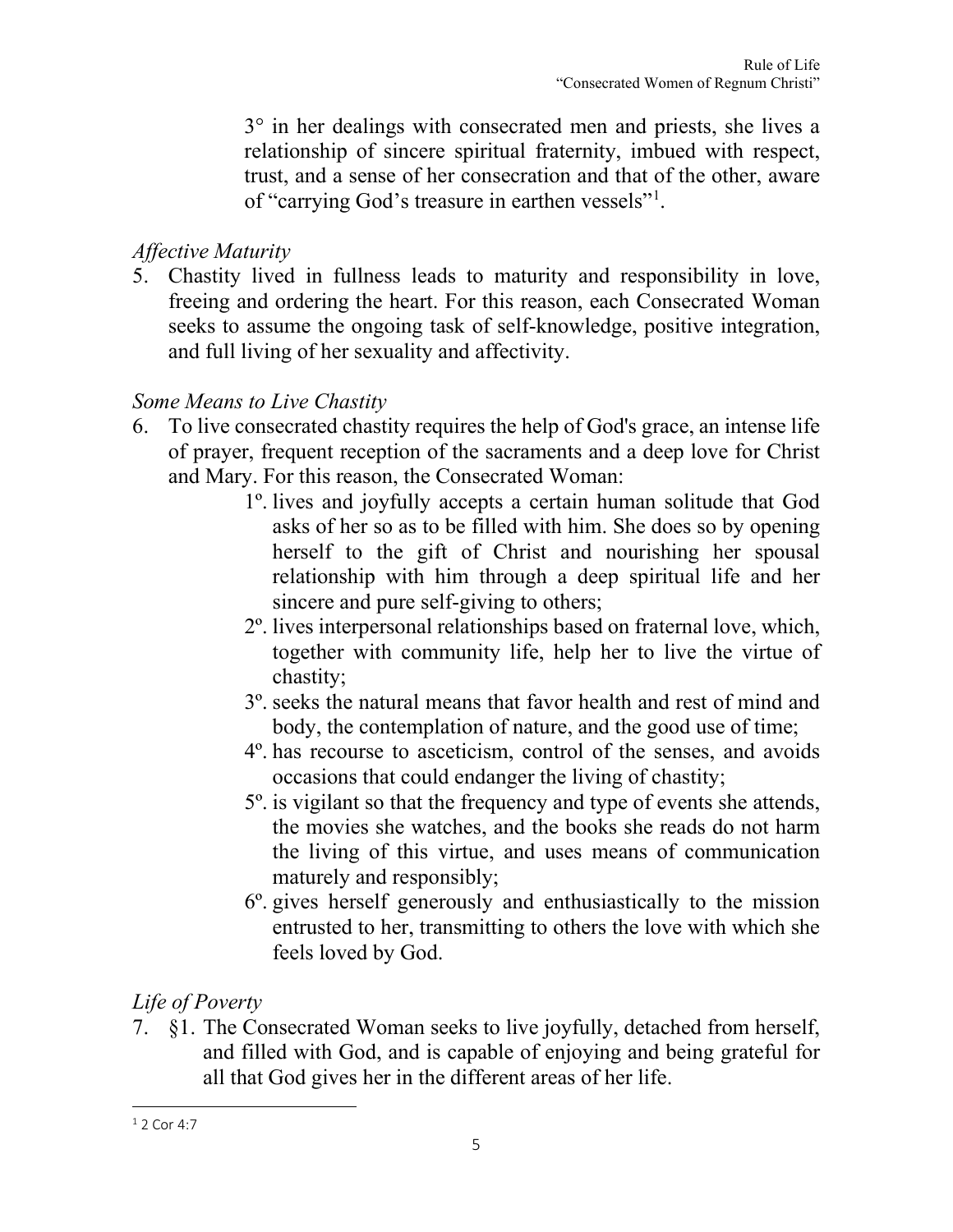- §2. She knows that her poverty is not only of material goods but is also detachment from her will, preferences, positions, merits, and demands.
- 8. The Consecrated Woman is particularly attentive to living this counsel when fulfilling the mission implies using expensive resources, fundraising, or having contact with settings characterized by social and economic wellbeing.

#### *Particular Expressions*

- 9. The houses of the Society are distinguished by sobriety, decorum, order, and cleanliness. With a spirit of service and a sense of responsibility, each Consecrated Woman collaborates in the work necessary for this purpose. Luxury should be avoided.
- 10. The Consecrated Women are characterized by distinction, simplicity, modesty, and dignity in their dress and behavior, according to their age and the social environment in which they work. In this way, they give witness to their lay consecration to God in the midst of the world.
- 11. As an expression of poverty, the Consecrated Woman:
	- 1º. admires, respects, and cares for creation and makes good use of the material objects placed at her disposal;
	- 2º. regarding her own patrimony, she freely disposes of its use and profits. However, when it is for her own livelihood or for personal reasons, she ought to do so in dependence on her director;
	- 3º. makes a budget for her personal expenses, which must be approved by the director and integrated into the community's budget. She administers it and gives an account of it;
	- 4º. in dialogue with her director, she decides how to use the gifts and donations she receives, respecting the intention of the donor;
	- 5º. without the express permission of the territorial director, given in writing and with the consent of her council, she may not ask for a loan of money for herself nor for others, even if it is destined for apostolic works.

# *The Common Law of Work*

12. Consecrated Women live the common law of work. Work is a fundamental value that contributes to the development and maturity of the person and to the perfection of the vocation to which she has been called. It also leads her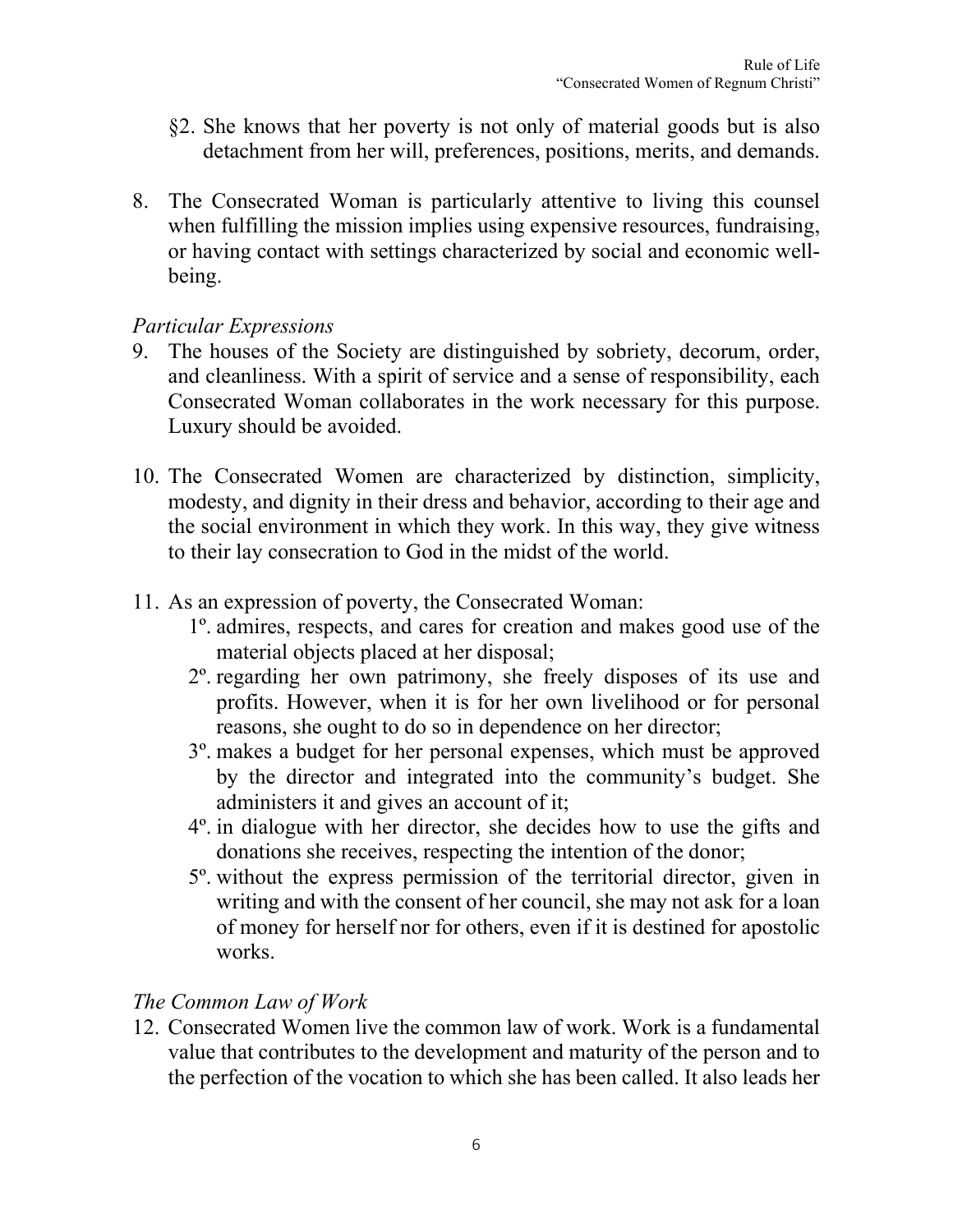to generously collaborate with God to make the world more just, truthful, and fraternal.

13. When a Consecrated Woman lives outside community or outside the Society, in accordance with number 24 §3 of this Rule or number 79 of the Constitutions, the territorial director has the responsibility to provide her with the financial assistance she needs during this time, according to the established terms in each territory. The Consecrated Woman administers and makes good use of the money she receives in accordance with her vow of poverty and renders an account of her expenses. Likewise, to the extent of her possibilities and depending on the reasons she was given permission to live outside community or outside the Society, she is co-responsible for her financial sustenance.

# *Obedient Life*

- 14. In relationship with the directors:
	- §1. The Consecrated Women, in accord with their vocation, exercise discernment in their decisions. They clearly present them to their directors in a climate of open dialogue and mutual listening.
	- §2. With supernatural spirit and humility, they obey the orders of the directors, even when they are difficult or unpleasant, fulfilling them with their whole person.
	- §3. When a Consecrated Woman judges that it is necessary to make some clarification of an order or refusal of the director, with simplicity and respect, after having prayed, she may present her opinion to the director, remaining open to accept the director's decision with faith. In the case that the matter is considered important or serious, it is always possible to appeal to a higher level of government.
- 15. The Consecrated Woman lives her adherence to God's will interpreted and discerned through multiple mediations. These mediations span the whole area of Christian obedience: the Word of God, the Magisterium of the Church, proper law, the respective directors, her own community, her conscience, human and civil laws, and the circumstances around her.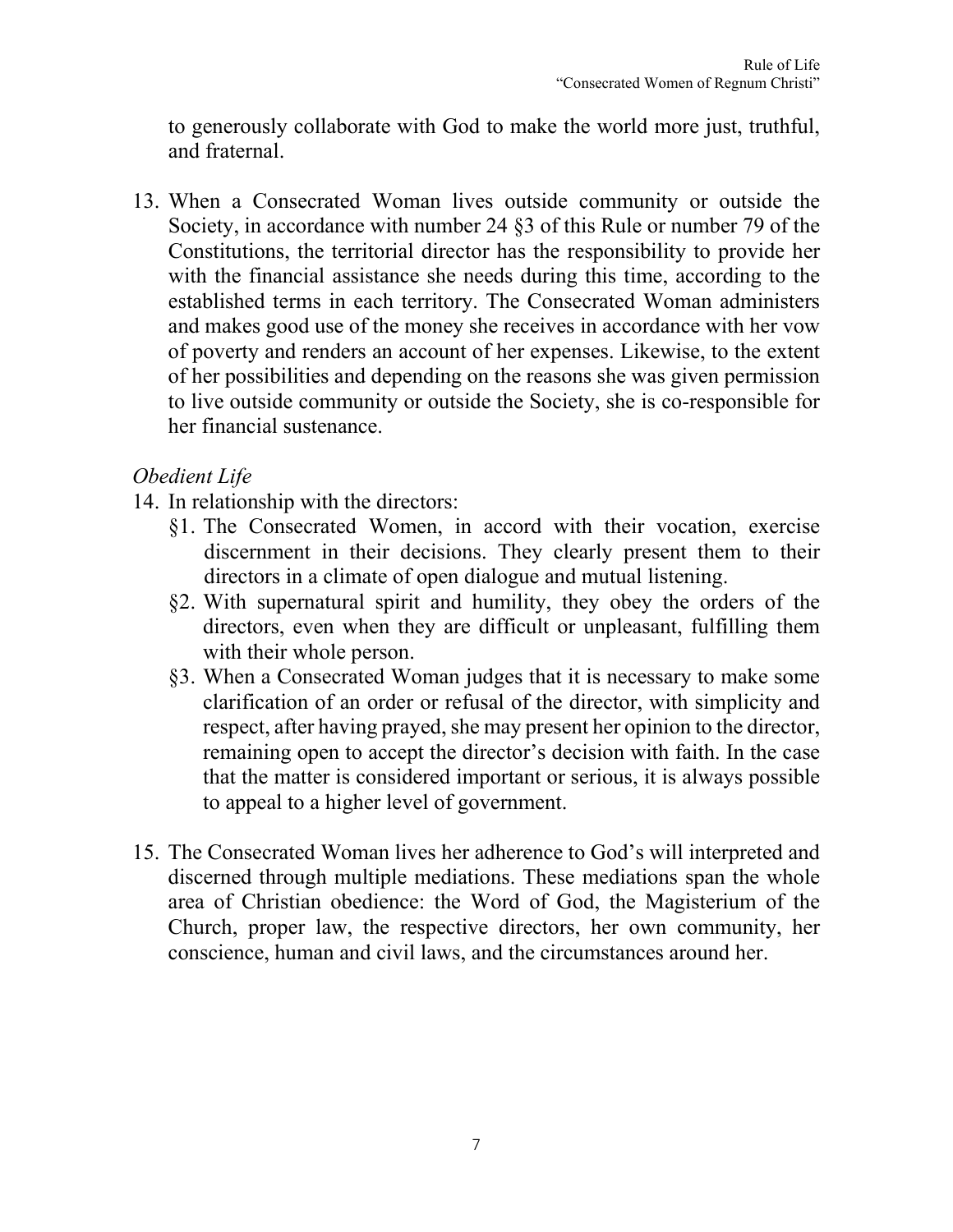# **CHAPTER II**

# **FRATERNAL LIFE IN COMMON**

## *Life in Common*

- 16. The Consecrated Women live in houses that are called "Domus Mariae".
- 17. A community ordinarily has between five and fifteen Consecrated Women.

# *Internationality*

- 18. §1. The general and territorial directors should ensure the internationality of the territories and houses where the Consecrated women live, according to number 37 of the Constitutions.
	- §2. The living out of internationality is the responsibility of all the Consecrated Women; thus, they seek to contribute to it with an attitude of availability and a welcoming spirit.
	- §3. The Consecrated Woman seeks to know and appreciate the culture where she carries out her apostolate so as to insert herself into it.
	- §4. It should be sought that there are Consecrated Women in the communities from the country in which they are located.
- 19. With the goal of maintaining privacy and an atmosphere proper to the consecration, generally outsiders do not stay in the houses of Consecrated Women. However, when it seems necessary to do so, it ought to be discerned by the community and approved by the director.

# *Community Discernment*

- 20. §1. Community discernment is a way of communicating spiritual gifts for greater communion. It is an activity in which the community gathers to discern about making some important or necessary decisions for the good of fraternal life and the mission.
	- §2. An atmosphere of prayer and faith is required to identify the action of the Holy Spirit in the community and thus discover together the will of God. The final decision is always up to the director.

# *The Community Project*

21. The community project contributes to growth as a community. To make it, the community gathers, discerns, and analyzes the different aspects of their consecration to discover what God wants of them at that particular stage: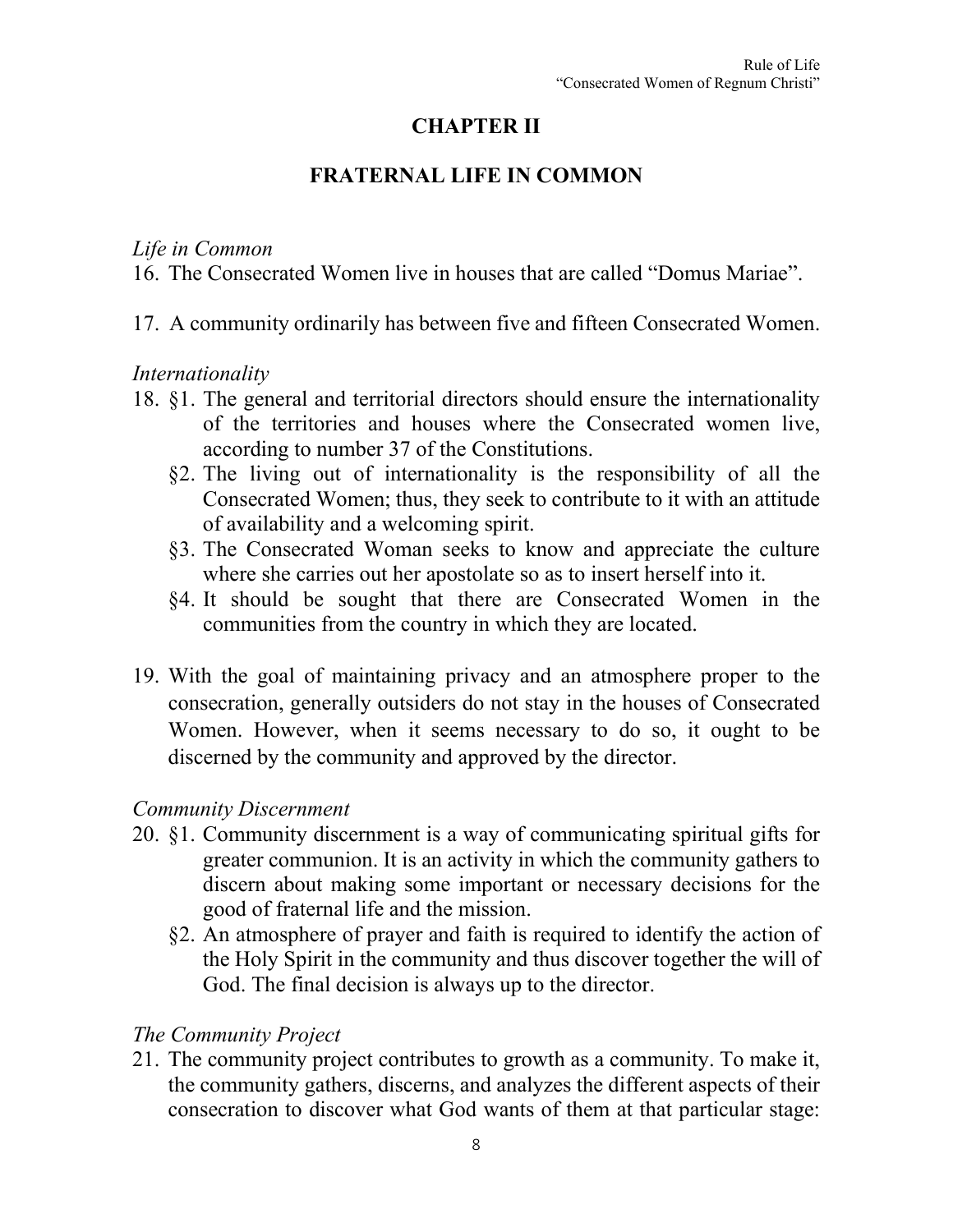with these persons; in the mission, according to the spirit and charism of the Society; and in the historical and ecclesial circumstances of the Church and of the Regnum Christi Federation in that locality. It should conclude with a clear vision towards which the community is walking. The community periodically reviews this project, seeking to strengthen the aspects that are helping and to correct whatever is considered necessary.

# *Harmony of Life*

- 22. §1. The director of the house, in discernment with the community, organizes its schedules in such a way that the fundamental elements of their life, that is, their spiritual life, fraternal life, apostolate, and rest, are adequately harmonized, to favor a balanced and unified development of the consecration.
	- §2. Each Consecrated Woman should learn to make responsible and mature decisions regarding the way she organizes her life integrating in a balanced manner times of prayer, apostolate, study, and rest, while safeguarding community life.

# *Days of Rest and Vacation*

- 23. The Consecrated Woman employs times of rest and fellowship with her community to build fraternal life, share spiritual goods, create communion, and replenish her physical and spiritual strength. The times of community rest are:
	- 1º. one day per week;
	- 2º. some weekends during the year;
	- 3º. between ten to fifteen days of vacation per year, as defined by the community;
	- 4º. Christmas time, ordinarily lived in community.

#### *Absences from the Community*

- 24. §1. To be absent from the community activities defined in the Rule of Life and those agreed upon by the community, the Consecrated Woman must have the authorization of the director of the house.
	- §2. The territorial director, for a just reason and with the consent of her council, may authorize a Consecrated Woman who has made final vows to be absent from the community for a maximum period of three consecutive months.
	- §3. If a longer absence from the community is required, and there is a just reason, it corresponds to the general director, to authorize it with the consent of her council. In such cases, the length of the absence and the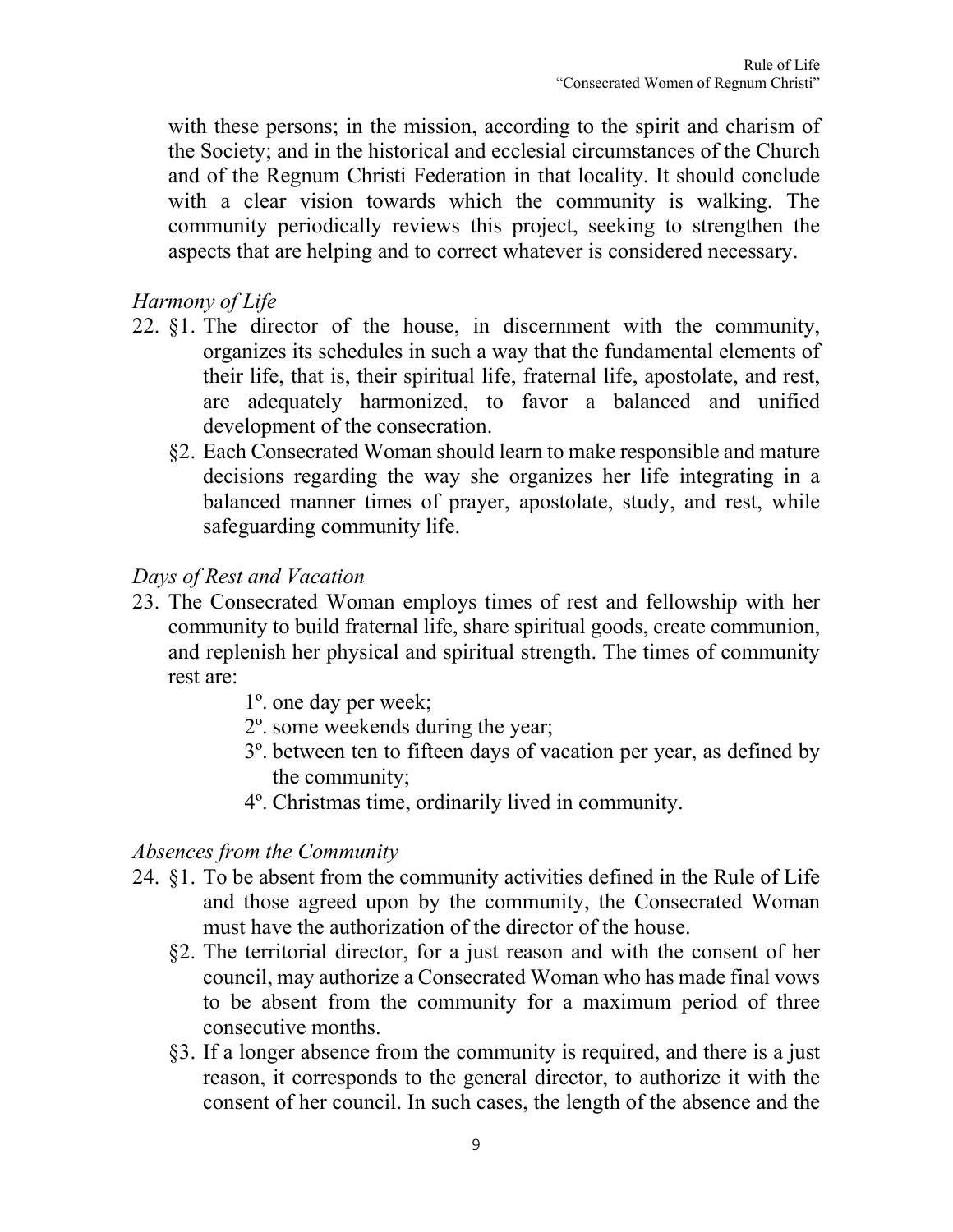way the Consecrated Woman will live her consecration must be determined. Ordinarily, this period should not exceed one year unless it is for reasons of health, study, or to exercise an apostolate in the name of the Society. Depending on the cause for which she was given permission and if her situation allows it, the Consecrated Woman is assigned an apostolate and is co-responsible for her financial support.

§4. There must be a grave reason for a Consecrated Woman in temporary vows to be given permission to live outside the community. In this case, the authorization is always given by the general director, with the consent of her council, for a maximum of one year.

## *Absences from the Candidacy*

- 25. §1. The territorial director, with the consent of her council, may authorize that a candidate, for a grave reason, be absent from the Candidacy for a maximum of three months. This is always an extraordinary situation.
	- §2. If it is necessary to be absent for a longer period, the person should interrupt the Candidacy, though she always has the possibility to request readmission at a later date.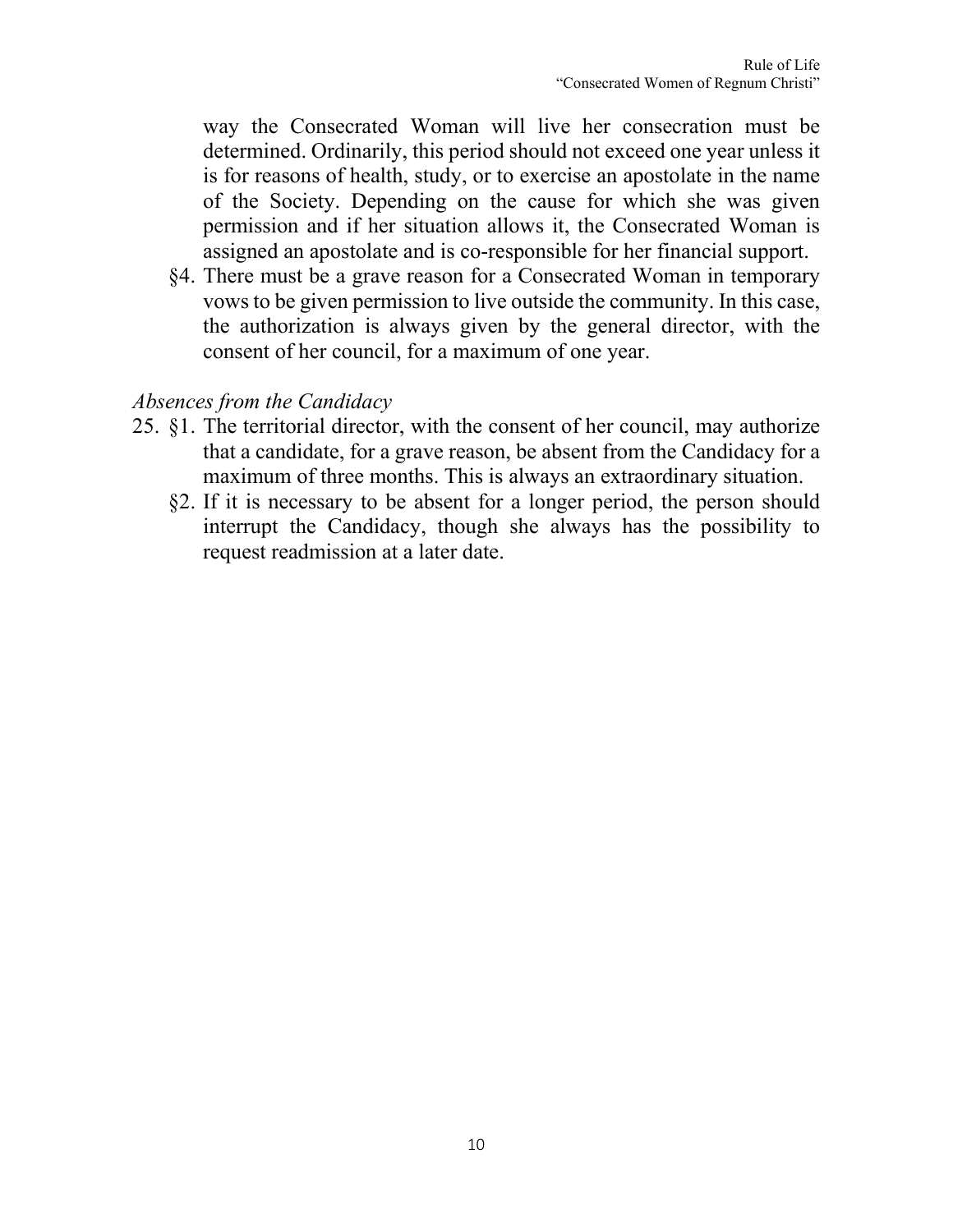# **CHAPTER III**

# **SPIRITUAL LIFE**

# *Prayer*

- 26. §1. The means of spiritual growth common to all the Consecrated Women are:
	- 1º. daily Eucharistic Celebration, ordinarily in community;
	- 2º. morning offering;
	- 3º. personal prayer for one hour every day;
	- 4º. praying lauds or vespers, and compline with an examination of conscience, at the end of the day;
	- 5º. daily recitation of the rosary and the Angelus, and a visit to Our Lady before going to bed;
	- 6º. Eucharistic Hour, ordinarily on Thursdays, with exposition of the Blessed Sacrament;
	- 7º. spiritual Reading;
	- 8º. one day of retreat every month;
	- 9º. a week of spiritual exercises or another form of retreat every year;
	- 10º. A retreat of renewal of vows for two full days once a year, at the end of which the vows and specific, promises are devotionally renewed;
	- 11º. a time of examen on the days of retreat and spiritual exercises;
	- 12º. month-long spiritual exercises, at least once in a lifetime.
	- §2. Each Consecrated Woman discerns how to live the above-mentioned means of spiritual growth, considering her stage of life, her spiritual needs, and her circumstances.
- 27. Prayer in common configures the community around Jesus Christ. Aware of its importance and value, each community proposes, discerns, and decides the moments of prayer that they will live together, considering those expressed in numbers 26 and 28 of this Rule, as well as others in which they share spiritual goods.

# *Meditation of God's Word*

28. The Consecrated Women make the Word of God the nourishment of their spiritual life. They share it through the encounter with Christ, *lectio divina*, or other modalities, with the frequency determined by each community.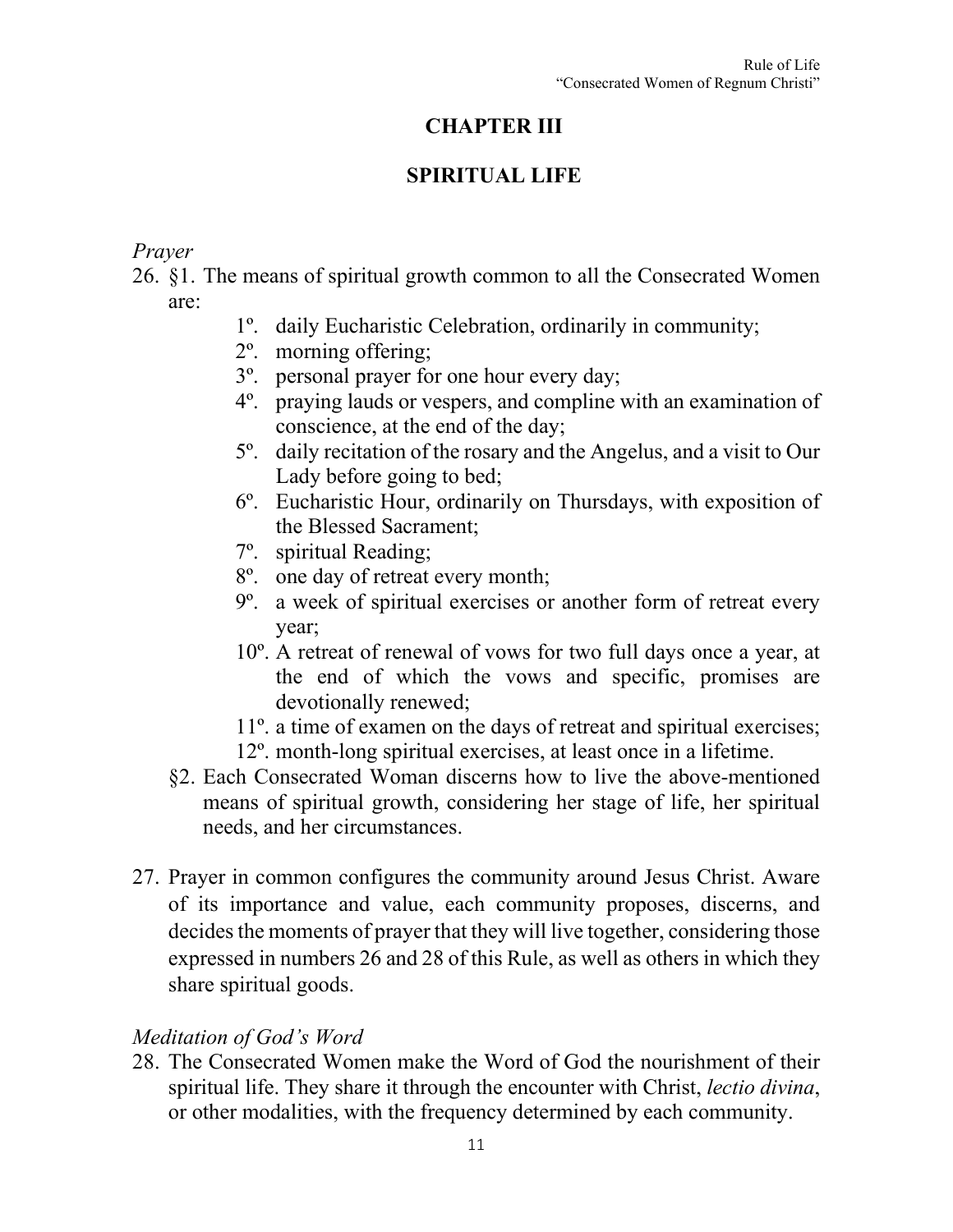# *Devotion to the Blessed Virgin Mary*

- 29. As an expression of their love and devotion to the Blessed Virgin Mary:
	- 1º. the Consecrated Women make an annual Marian pilgrimage as a community;
	- 2º. each community discerns how to express its Marian devotion during the month dedicated to Mary.

## *Feast Days and Traditions*

30. In the Society, some feasts of the Church, the Society, and the Regnum Christi Federation are lived in a special way. Likewise, there are some traditions that underline certain aspects of the charism. These feasts and traditions are listed in the appendix to this Rule.

#### *Extraordinary Ministers of Holy Communion*

- 31. Following the norms of the diocese in which they live:
	- 1º. Consecrated Women can be extraordinary ministers of holy communion, undertaking the responsibilities that come with this ministry;
	- 2º. it is recommended that there are Consecrated Women with permission from the bishop to distribute communion to those who are sick and unable to attend the Eucharistic Celebration, and to expose the Blessed Sacrament in the houses.

#### *Silence*

32. The Consecrated Women seek to ensure that there are places and spaces in their houses that allow for solitude and silence. They seek to live silence especially after night prayers in such a way that they can prepare themselves interiorly for the Eucharistic Celebration and prayer the following day.

# *Spiritual Direction*

- 33. For the choice of a spiritual director:
	- 1º. those in temporary vows choose a spiritual director from among those designated by the territorial director with the opinion of her council, or the Consecrated Woman may choose another person, with the prior approval of her director;
	- 2º. those who have made final vows freely choose a spiritual director.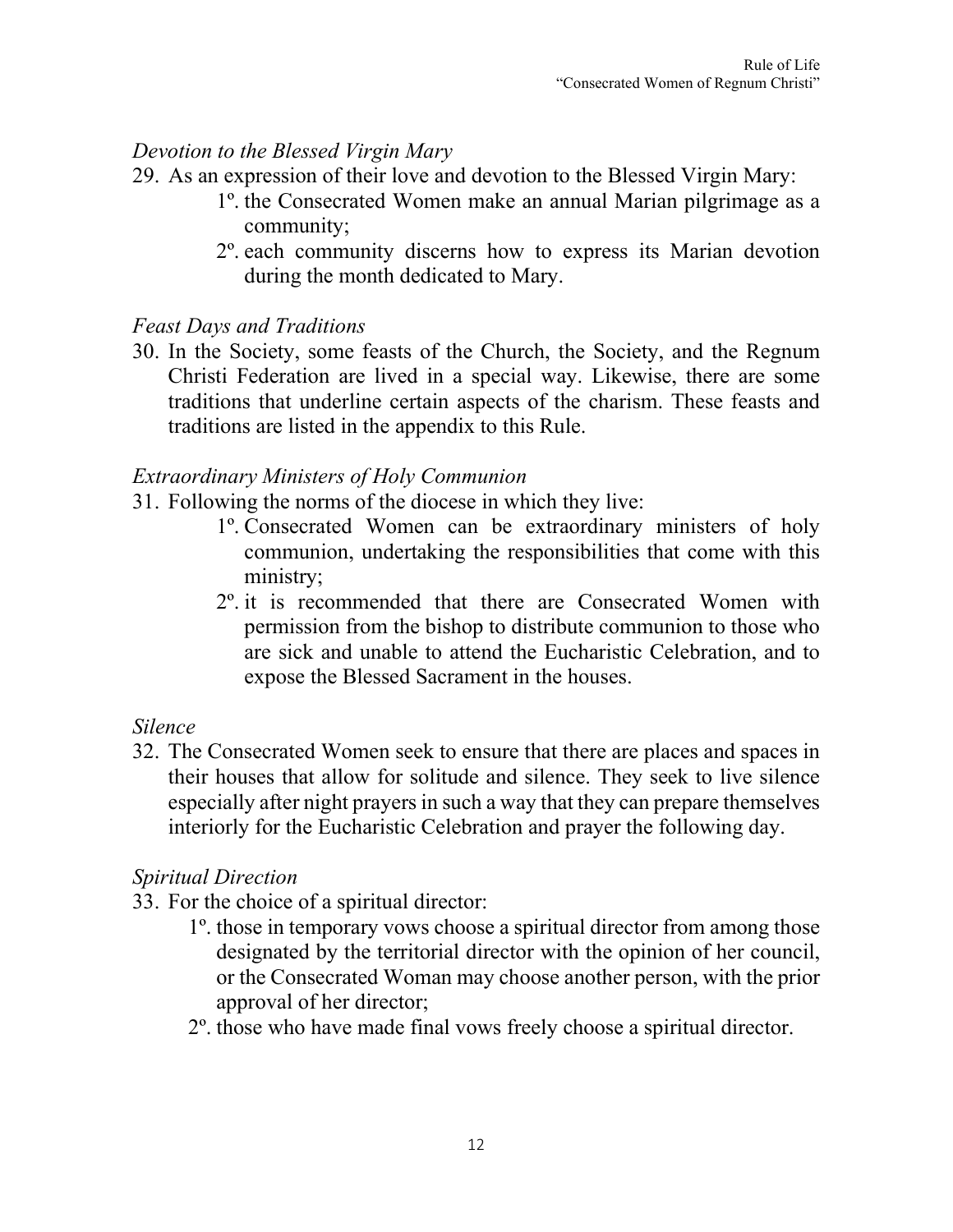# **CHAPTER IV**

# **STAGES OF LIFE AND FORMATION**

#### **Art. 1. Formation**

34. The formation of the Consecrated Women is governed according to the *Ratio Institutionis* of the Society.

## *Personal Dialogue with the Director*

- 35. The dialogue with the director or formator takes place with the following frequency:
	- 1º. during the period of temporary vows in studies, every two weeks;
	- 2º. Consecrated Women in the period of temporary vows in apostolate, at least monthly;
	- 3º. the other Consecrated Women have it a few times a year, with the periodicity that each one considers necessary.

# **Art. 2. The Candidacy**

#### *The Course Prior to the Candidacy*

- 36. To participate in the Course prior to the Candidacy, the person must have undergone a journey of discernment and vocational accompaniment for a period of time, as stipulated in the *Ratio Institutionis*.
- 37. It pertains to the territorial director of the person's place of origin to admit her to the Course prior to the Candidacy, with the opinion of her council, and having heard the opinion of the person who accompanied her during the stage of discernment.
- 38. The appointment of the director of the Course prior to the Candidacy and her team:
	- 1º. when it is international, is the responsibility of the general director after consultation with the territorial director of the territory where the course will be held;
	- 2º. if it is not international, is the responsibility of the territorial director, with the opinion of her council.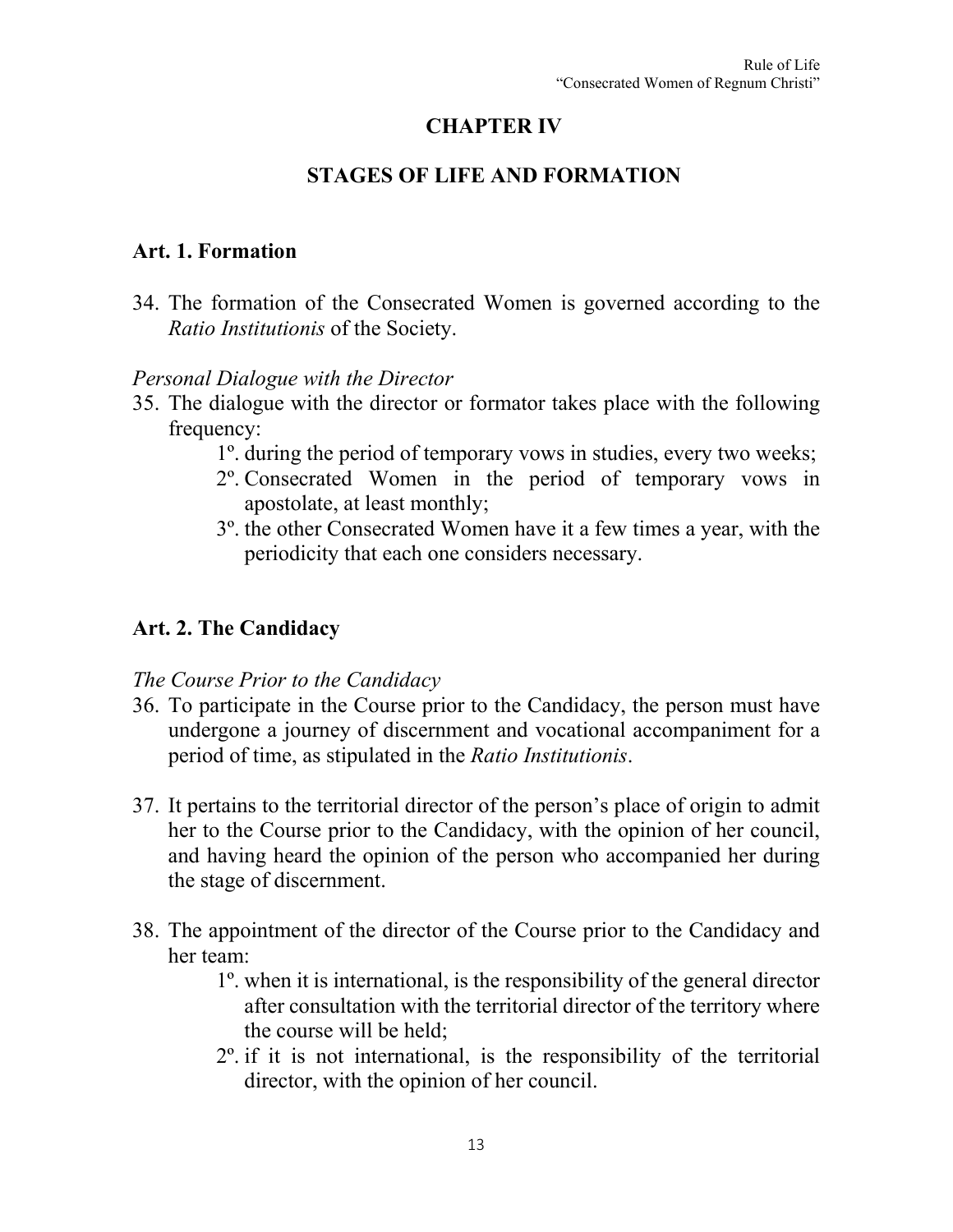39. It pertains to the territorial director, having heard the opinion of her council and of the director of the Course prior to the Candidacy, to determine that a person, for a lack of suitability, should discontinue her participation in the course.

# *Admission to the Candidacy*

- 40. §1. Before being admitted to the Candidacy, the person:
	- 1º. is examined by the territorial director or a delegate of hers;
	- 2º. is submitted to an examination of psychological and physical health by experts.

§2. While respecting the inviolable right of the person to protect her privacy, the candidates are instructed on the importance of sincerely opening themselves with those involved in their admission, making them aware of the transcendence of the step they are about to take.

§3. It pertains to the general director, with the opinion of her council, to dispense a person from the impediments proper to the Society for admission of the person to the Candidacy.

- 41. Those who ask to be admitted to Candidacy must present:
	- §1. According to universal law<sup>[2](#page-13-0)</sup>, their birth certificate, their certificates of baptism and confirmation, and free status.
	- §2. According to proper law, their academic certificates or degrees, and a signed letter, addressed to the territorial director, requesting their admission.
- 42. With their admission to the Candidacy, the candidates are admitted to the Society and commit themselves to:
	- 1º. cultivate a deep prayer life that helps them to grow in intimacy with Christ;
	- 2º. allow themselves to be helped and known by their formators, both humanly and spiritually;
	- 3º. live and collaborate with the activities and formation offered to prepare themselves for consecration in the Society;
	- 4º. observe the norms proper to this stage, as well as the Constitutions and Rule of Life of the Society in what pertains to them;
	- 5º. carry out their assigned apostolate in order to make a thorough discernment of the vocation to which they are called.

<span id="page-13-0"></span> $2$  c. 645 $§1$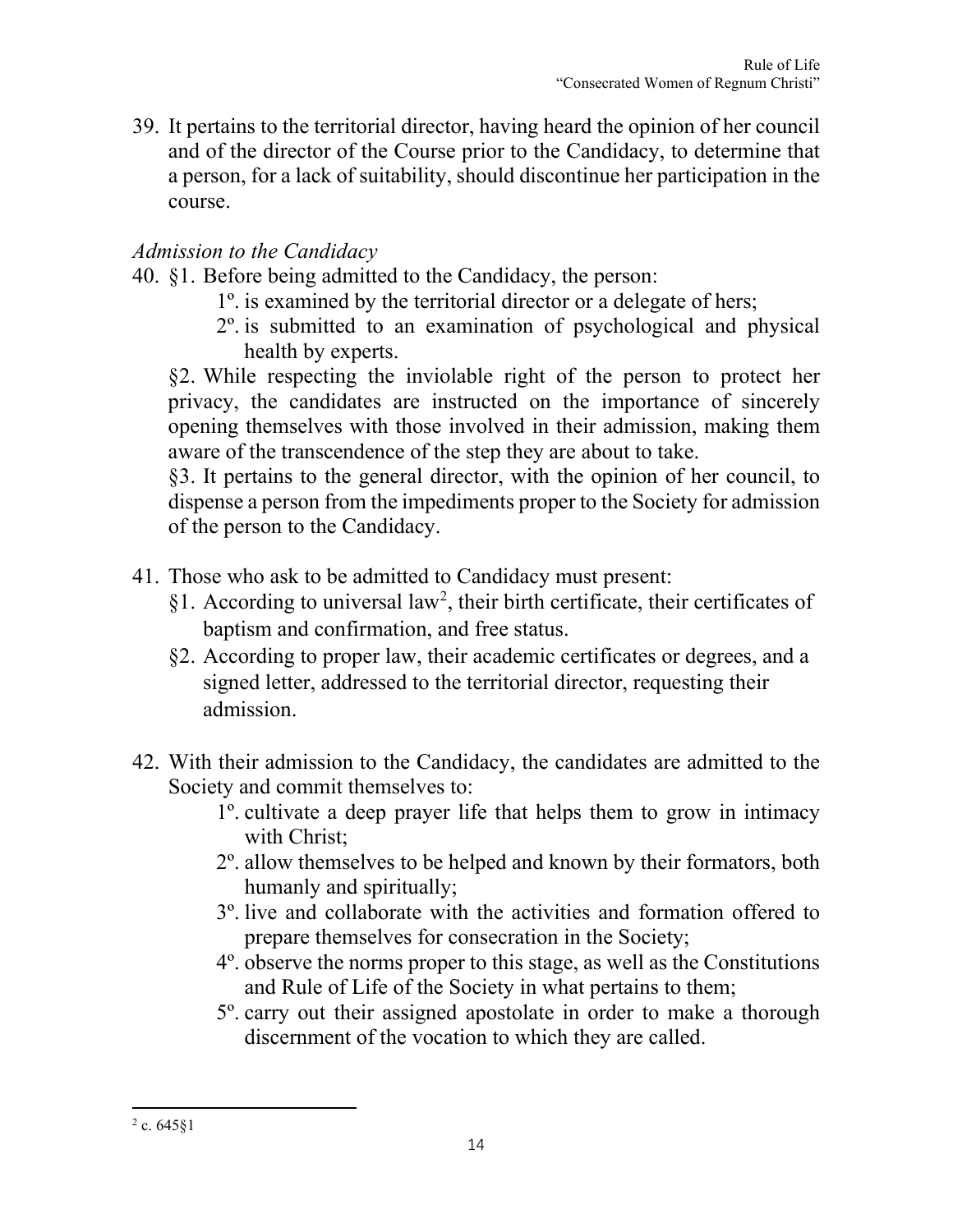43. For the admission to the Candidacy of those over forty years of age, proceed as established in the Manual of Procedures.

## *Ceremony to Mark the Beginning of the Candidacy*

44. The stage of the Candidacy begins with a ceremony in which the candidates recite a prayer suitable for the occasion, as established in the rites of the Society.

## *The Candidacy Director*

45. The Candidacy director should be a mature person, solid in her consecrated vocation, and experienced in vocational discernment. She reports to the territorial director.

## *Interviews during the Candidacy*

- 46. §1. At the end of the first year of Candidacy, the territorial director or someone she delegates interviews each candidate.
	- §2. Before finishing the second year of Candidacy, the territorial director interviews each candidate to know her intention and disposition to persevere in her vocation and make temporary vows at the appropriate time.

# **Art. 3. The Stage of Temporary Vows**

#### *Admission to Temporary Vows*

- 47. §1. The candidate requests admission to make temporary vows from the general director by means of a signed letter, declaring that she does so freely.
	- §2. For admission to making temporary vows, follow the provisions established in the Manual of Procedures.

#### *Temporary vows in studies*

48. During the stage of temporary vows, there is a period of study as determined by the *Ratio Institutionis.* The Consecrated Women should dedicate a significant part of their time and effort to their academic formation.

#### *Temporary vows in apostolate*

49. The general or territorial director, as appropriate, assigns an apostolate to the Consecrated Woman during the stage of temporary vows, as established in the *Ratio Institutionis* and the Manual of Procedures.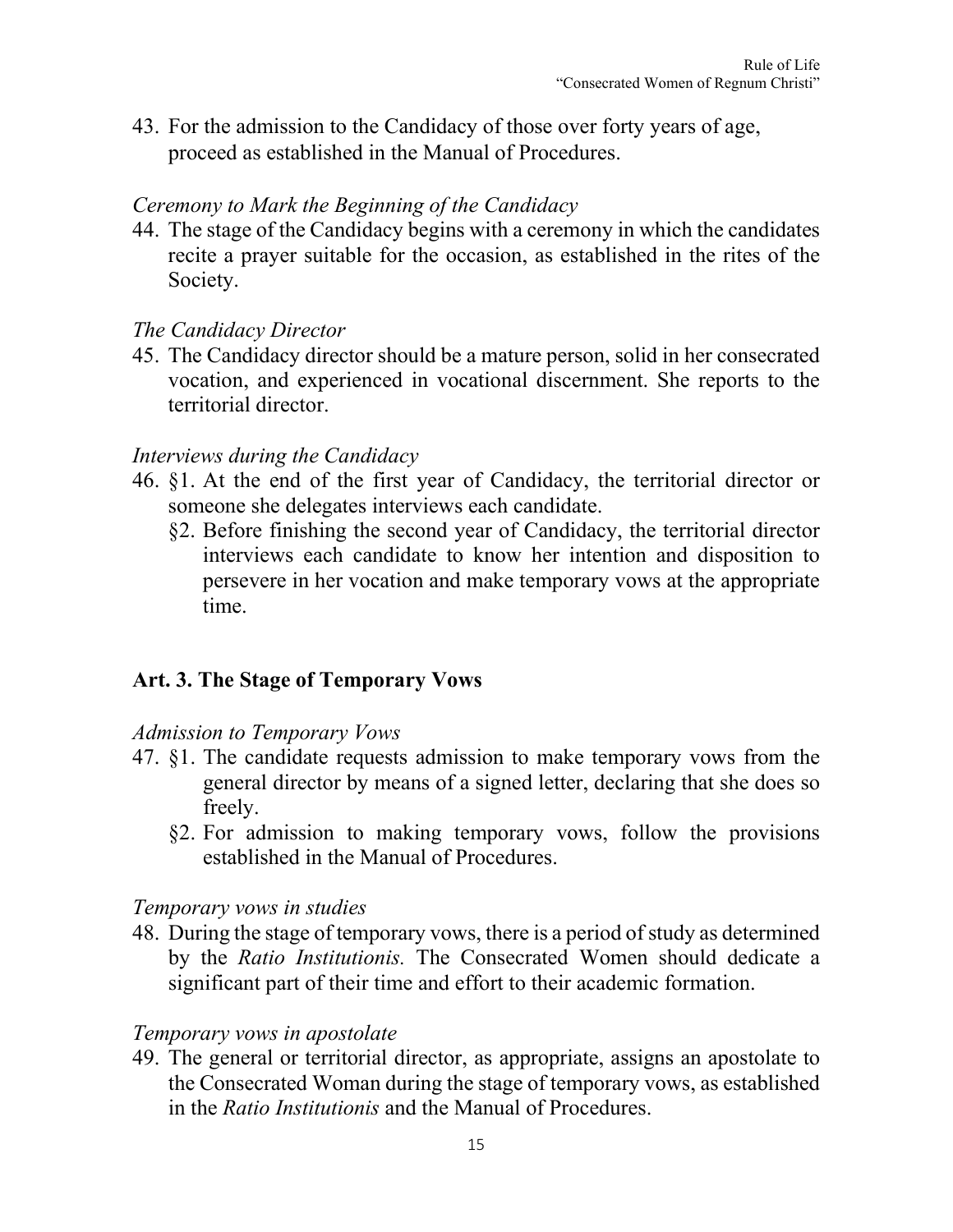50. The director of the house should ensure that the Consecrated Women in temporary vows who are in apostolate are accompanied by a more experienced Consecrated Woman to meet the objectives of this stage.

#### *Month-long spiritual exercises*

51. During the stage of temporary vows, at a time when it is most convenient, the Consecrated Woman does month-long spiritual exercises.

#### *Admission to the Renewal of Temporary Vows*

52. §1. Before the end of the Consecrated Woman's first period of temporary vows and before presenting her request for admission to renewal of vows to the general director, the territorial director has an interview with her about her intention and disposition to renew her temporary vows.

§2. The Consecrated Woman requests admission to the renewal of temporary vows to the general director by means of a signed letter, declaring that she does so freely.

§3. For admission to the renewal of temporary vows, follow what is established in the Manual of Procedures.

§4. It pertains to the general director, with the opinion of her council, to invite a Consecrated Woman with temporary vows to leave the Society or exclude her from the renewal of temporary vows or making final vows, considering what is established in can. 689 §2 and §3.

#### *Extension of the Period of Temporary Vows*

53. When the prescribed time comes for making final vows, the general director, in accord with number 73 §3 of the Constitutions, may defer it if the Consecrated Woman has not attained the required degree of maturity or if there are well-founded doubts about her suitability. This extension of the period of temporary vows cannot be longer than one year, so that the time during which a Consecrated Woman remains bound by temporary vows does not exceed seven years.

# **Art. 4. The stage of final vows**

#### *Admission to making final vows*

54. §1. Before the end of the Consecrated Woman's second period of temporary vows and before presenting her request for admission to make final vows to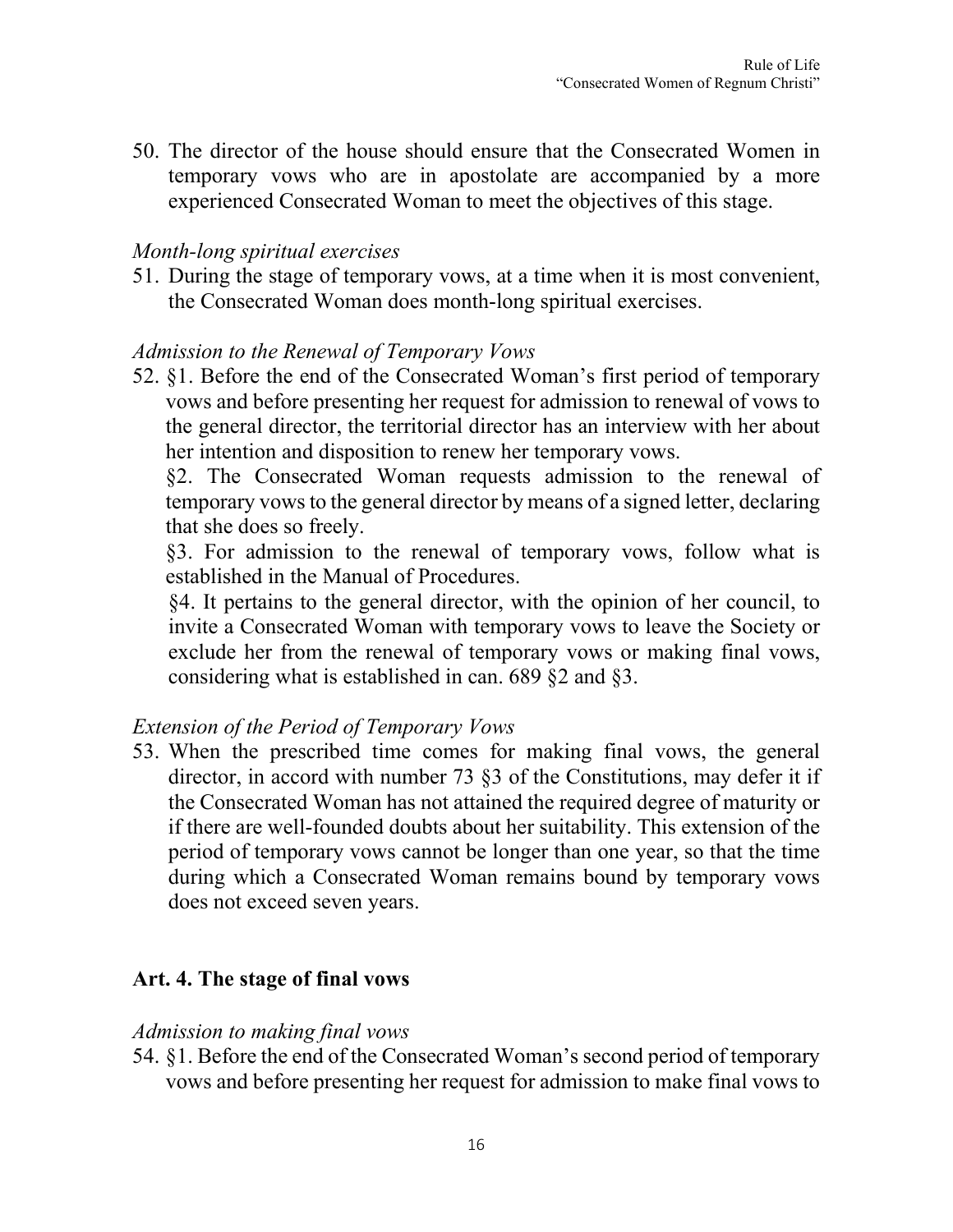the general director, the territorial director has an interview with her about her intention and disposition to make final vows.

§2. The Consecrated Woman requests admission to make final vows to the general director by means of a signed letter declaring that she does so freely. §3. For admission to make final vows, follow what is established in the Manual of Procedures.

# *Preparation for Final Vows*

- 55. The general director convokes the Consecrated Women who have been admitted to make final vows to a prolonged period of preparation of at least three months, under the direction of a formator and in the manner she sees fit. During this period, they should do eight days of spiritual exercises.
- 56. During the ceremony of final vows, the Consecrated Woman receives a ring as a symbol of her spousal union with Christ and of her definitive surrender to Him.

# **Art. 5. The Apostolate**

#### *Means of Ongoing Formation*

57. §1. In her formative journey, the Consecrated Woman seeks to acquire a growing knowledge of God, the world, and humanity. She seeks training to exercise her mission professionally and competently. Furthermore, she lives the experiences that life offers her as opportunities for lifelong learning. §2. As a means of formation and continuing education, the directors should seek to offer a program of territorial and local formation opportunities to the Consecrated Women according to their needs. The territorial director, with the opinion of her council, approves and is responsible for

implementation of this program. §3. Each community follows a program of integral formation based on the community project and their particular needs.

#### *Apostolic Assignment*

58. §1. The directors should foster a culture in which all the Consecrated Women feel called to share and collaborate actively in the mission of the Church and the Regnum Christi Federation.

§2. The Consecrated Women and the directors should discern and propose those fields of work and environments for apostolic action where they can best serve God and others.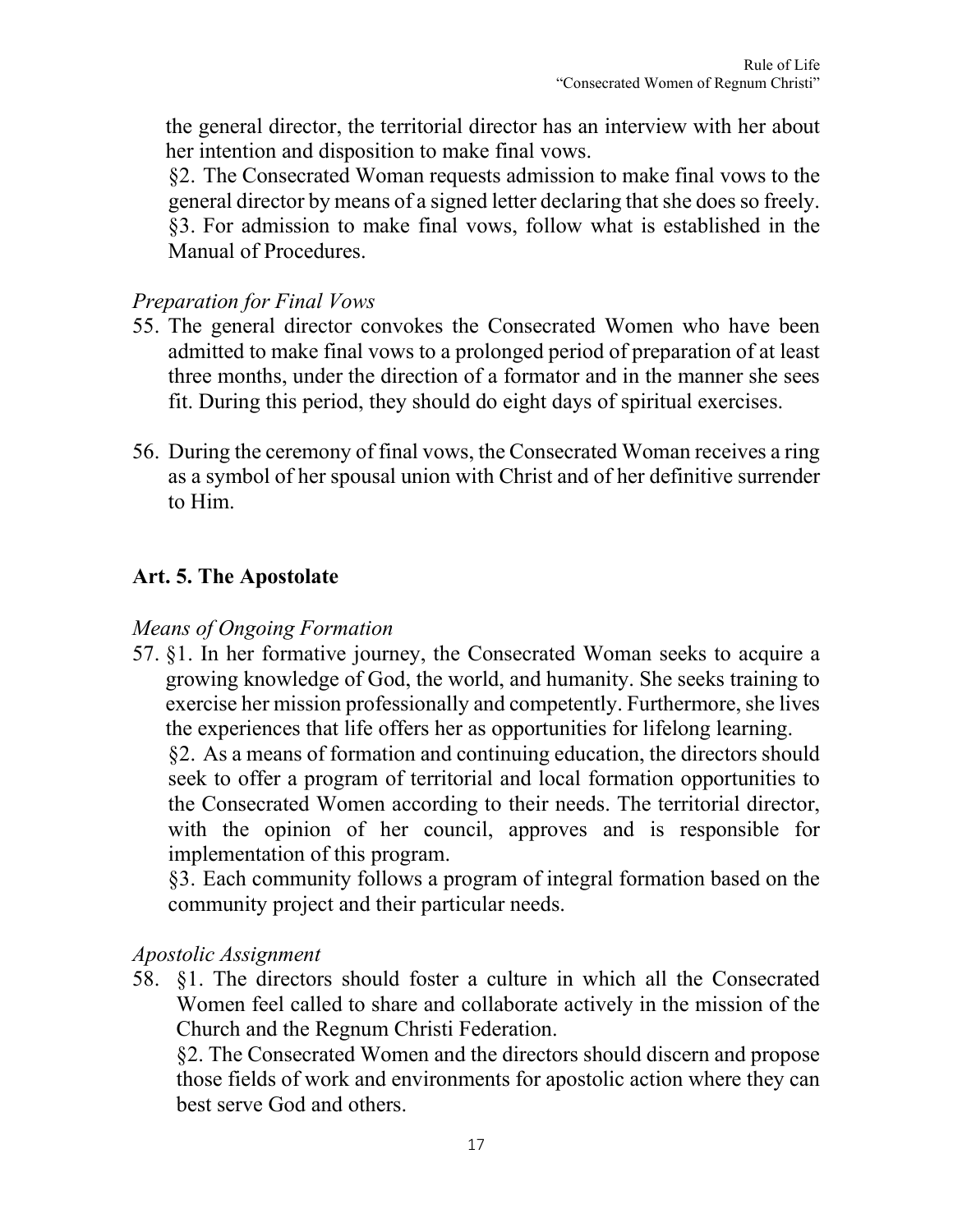§3. The general or territorial director, as indicated, is the one who assigns an apostolate to each Consecrated Woman and ascribes her to a house according to what is established in the Manual of Procedures.

#### *Specialized Studies*

- 59. To carry out her evangelizing mission, the Consecrated Woman is trained and forms herself with appropriate means to offer quality service to the world and the Church, in accord with the apostolic charism of the Society and of the Regnum Christi Federation.
- 60. Consecrated Women may undertake specialized studies which are authorized or requested by the competent major director with the opinion of her council, as established in the Manual of Procedures.

## *Period of Spiritual Renewal*

61. Between six and ten years after making final vows, Consecrated Women have a time of spiritual renewal. It pertains to the general director, at the proposal of the territorial director, to convoke them to this activity and approve its modality. This period may also be had at other moments in life.

# **Art. 6. Other Norms**

#### *Family Visits*

62. The Consecrated Woman who lives in a city different from her family may visit them fifteen days a year. Having considered her commitments and responsibilities, she may go for more days with the authorization of the director of the house.

#### *Use of Technology and Means of Communication*

63. Technology and means of communication should be used wisely and prudently and placed at the service of the integral good of the person. For this reason, the Consecrated Woman:

§1. Uses them as an effective means of evangelization, because of the impact they have on people's mentality, sensibilities and habits. Nevertheless, she favors personal and verbal communication.

§2. Recognizes their usefulness as a means of formation, keeping up to date, providing information and, occasionally, as a means of community entertainment.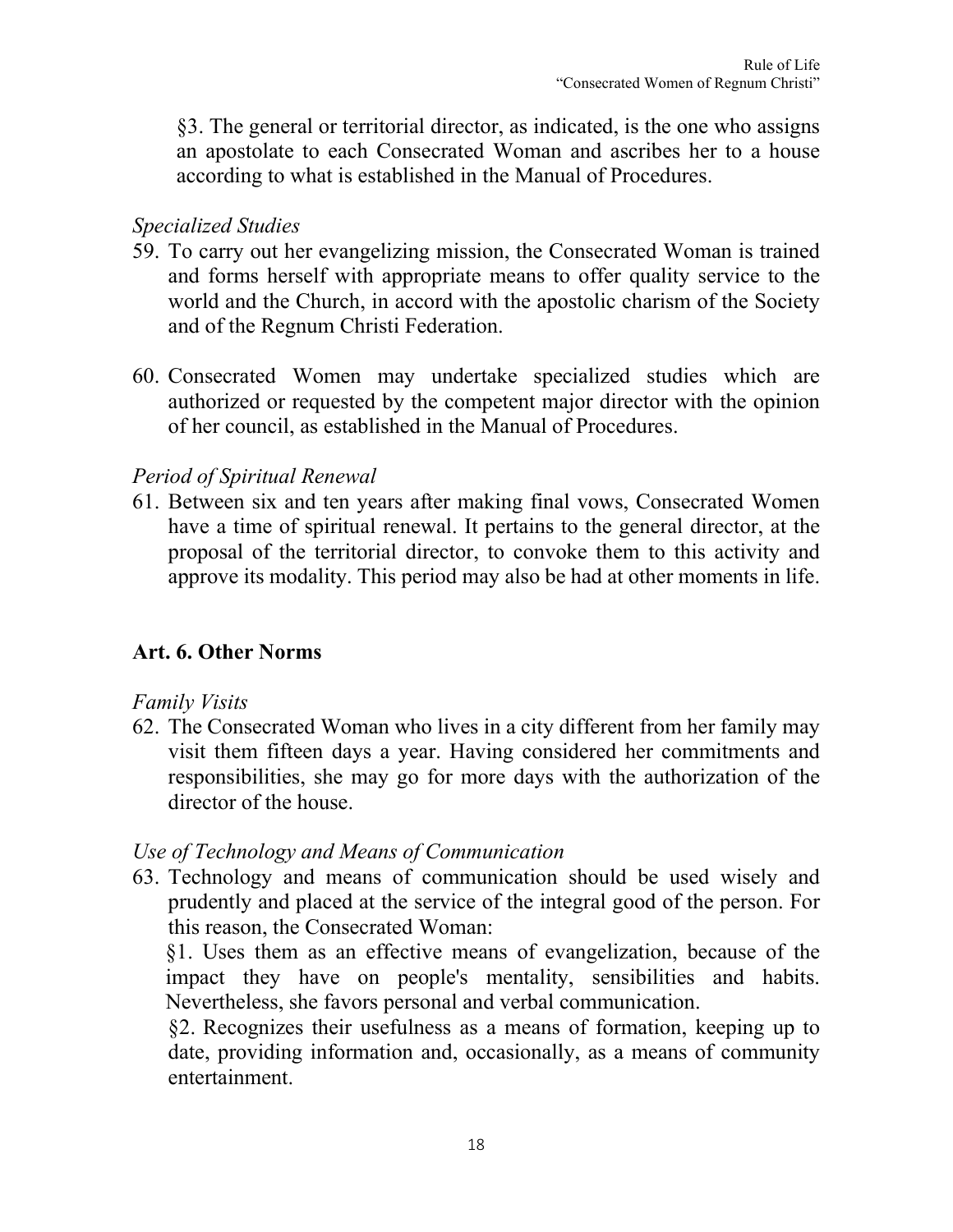§3. Is aware that their indiscriminate use in personal or community life can constitute a severe obstacle for fidelity to God, personal integrity, and fraternal life.

# *Safe Environment*

- 64. §1. Every Consecrated Woman must be firmly committed to creating and maintaining a safe environment for the minors and vulnerable adults she is in contact with and who participate in her apostolic, educational, and pastoral activities. She should abide by the Safe Environment Handbook and the Code of Conduct of her territory, country, and locality, as appropriate.
	- §2. It is the responsibility of the territorial director:
		- 1º. to ensure that a Safe Environment Handbook and a Code of Conduct for the Consecrated Women of Regnum Christi exist and are enforced in her territory;
		- 2º. to ensure that all Consecrated Women in her territory receive adequate training;
		- 3º. to intervene in cases of non-compliance or violations of the Code of Conduct, following civil and ecclesiastical law and what is established in the territorial Safe Environment Handbook;
		- 4º. to ensure that the Safe Environment Handbook is followed in the houses, apostolic works and programs that depend on the Society and where Consecrated Women work, and in which there are adults, members of the Society, employees or volunteers who are in contact with minors.

#### *The Deceased and the Prayers for Them*

65. §1. For the funeral of a Consecrated Woman, observe the prescriptions of can. 1176 §3.

§2. The Consecrated Woman who dies is to be buried in the place determined by the territory, unless it is fitting to transfer her body to another place.

66. §1. When a Consecrated Woman dies, a novena of Masses is celebrated in her house. In the other houses of the Society, three Masses are celebrated for her eternal repose.

§2. In all the houses of the Society, the anniversary of the death of all Consecrated Women as well as that of Lay Consecrated Men and Legionaries of Christ is to be remembered during the Eucharistic Celebration.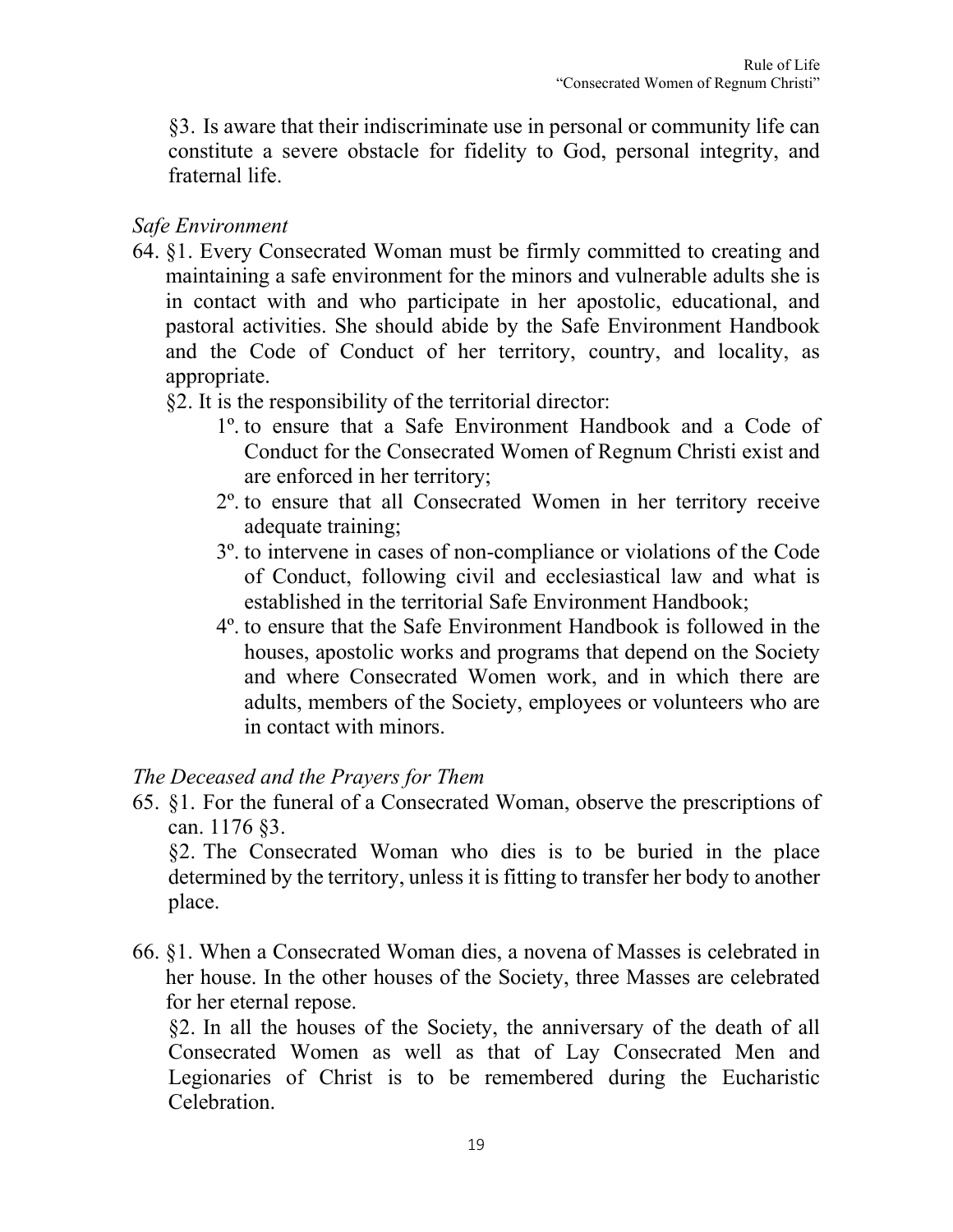67. §1. During the octave of the Sacred Heart, a Mass is celebrated in every house of the Society for all the deceased Consecrated Women. §2. During the octave following All Souls' Day, a Mass is to be celebrated for the deceased Consecrated Women, Lay Consecrated Men, Legionaries of Christ, associated members of Regnum Christi, and benefactors. A Mass is also celebrated for the deceased relatives of the Consecrated Women in the community.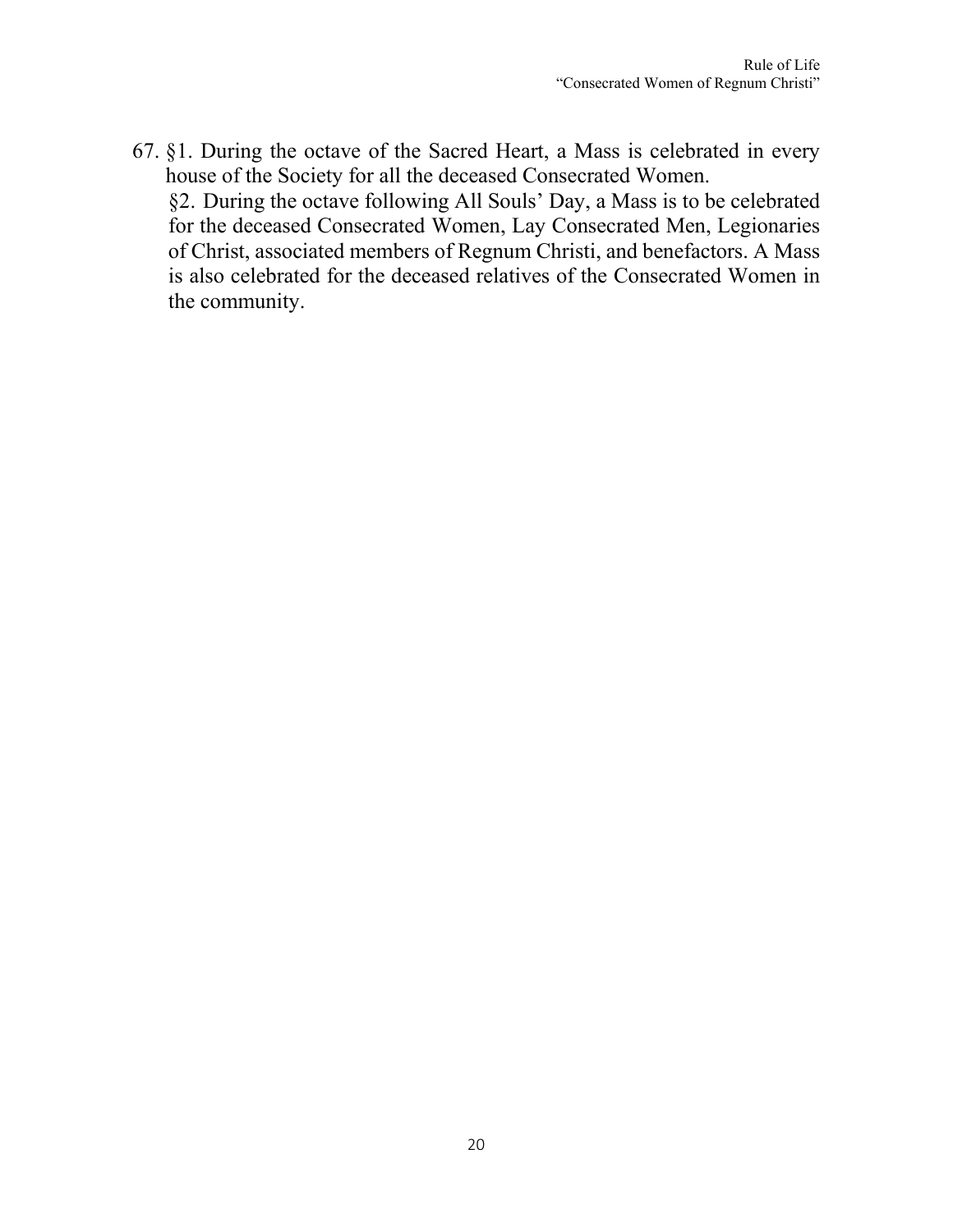# **CHAPTER V**

# **SEPARATION FROM THE SOCIETY**

#### *Living Outside and Departure from the Society*

68. All that pertains to living outside the Society and leaving the Society is stipulated in the Constitutions.

## *Expulsion of Consecrated Women*

- 69. In addition to what is stipulated in canons 694 to 696, the following are considered grounds for the expulsion of Consecrated Women in temporary vows:
	- 1º. using narcotic substances, alcohol, or pornography, in a repeated and grave manner;
	- 2º. remaining in external sin against the sixth commandment with adults of the same or the opposite sex;
	- 3º. committing an external sin against the sixth commandment with minors of the same or the opposite sex;
	- 4º. being repeatedly absent from the community, without justification or the authorization of the director of the house;
	- 5º. using money for illicit purposes or ends that jeopardize the Society in a serious way;
	- 6º. participating in cult activities and using means for her own wellbeing and that of others that are not in line with Catholic doctrine.
- 70. In addition to what is stipulated in canons 694 to 696, the following are considered grounds for expulsion of Consecrated Women with final vows:
	- 1º. to seriously, persistently, and manifestly undermine communion and unity in the Regnum Christi Federation or in the Society;
	- 2º. the use of money for ends that are illicit or jeopardize the Society in a serious way.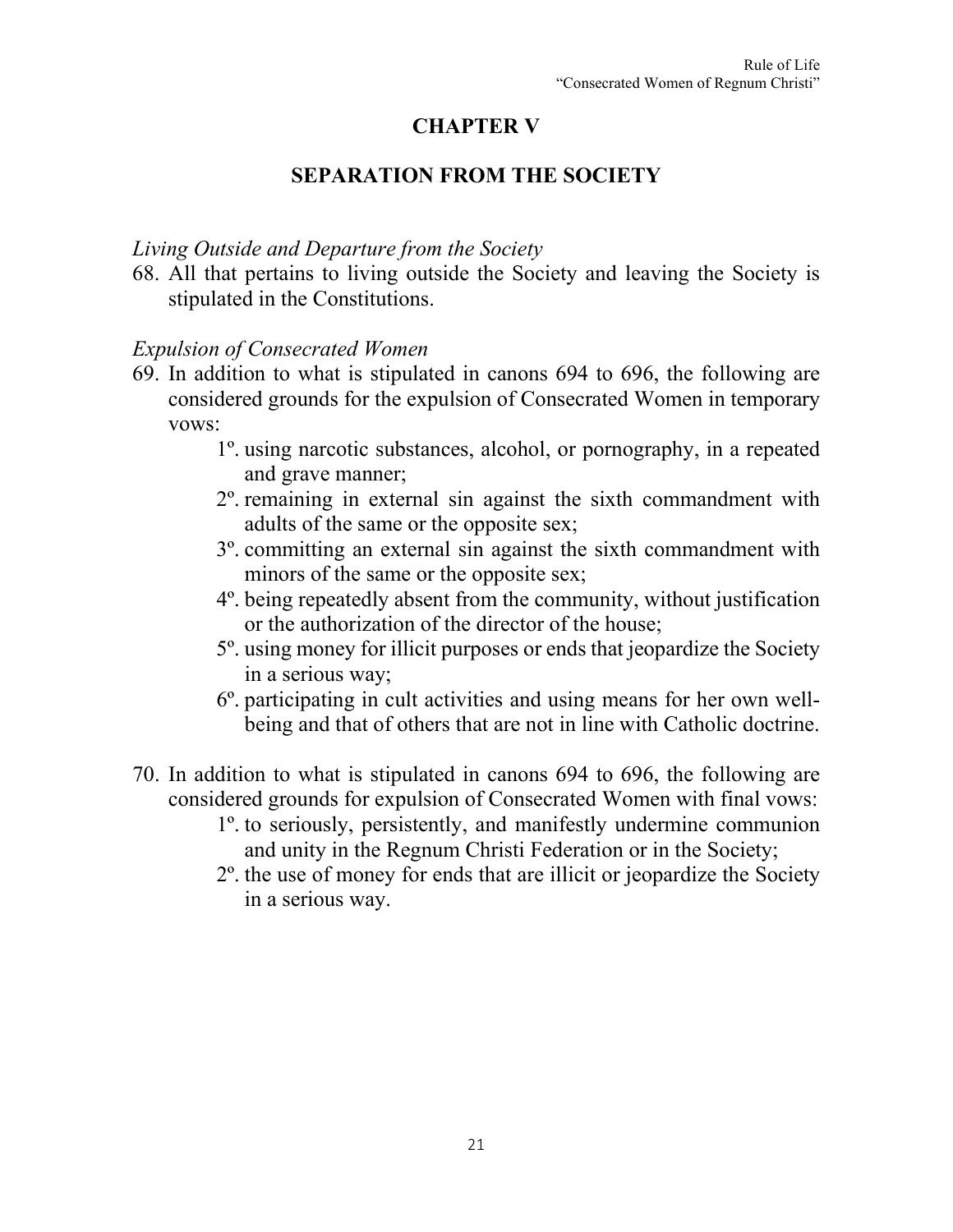# **CHAPTER VI**

# **GOVERNMENT AND ADMINISTRATION**

#### **Art. 1. Authority in the Society**

- 71. In the exercise of governance, the directors always bear in mind the need to listen to the opinion of the lower levels of government and the people involved.
- 72. The consultations that must be done before the appointment of directors and their councilors are carried out in the following way:
	- 1º. for the territorial director and her council, the general director conducts a written consultation with the Consecrated Women with final vows in that territory;
	- 2º. when for some reason a territorial councilor must be appointed extraordinarily, the territorial director does the consultation as she considers most appropriate;
	- 3º. for the directors of the houses and their councilors, the territorial director or her delegate collects the information in a personal way during a visit to the community or in another manner indicated by her.

#### **Art. 2. The General Assembly**

- 73. It pertains to the general director, with the consent of her council, to postpone or move forward the General Assembly by a maximum of six months, or to convoke an Extraordinary General Assembly.
- 74. From the beginning of the period in which the delegates to the General Assembly are elected in the territories until the time the general director convokes them, the stability of the Consecrated Women in the territories is to be maintained. Likewise, during this time, no indults of departure are granted.
- 75. Given the transcendence of a General Assembly for the future of the Society, the participants have some days of prayer and spiritual preparation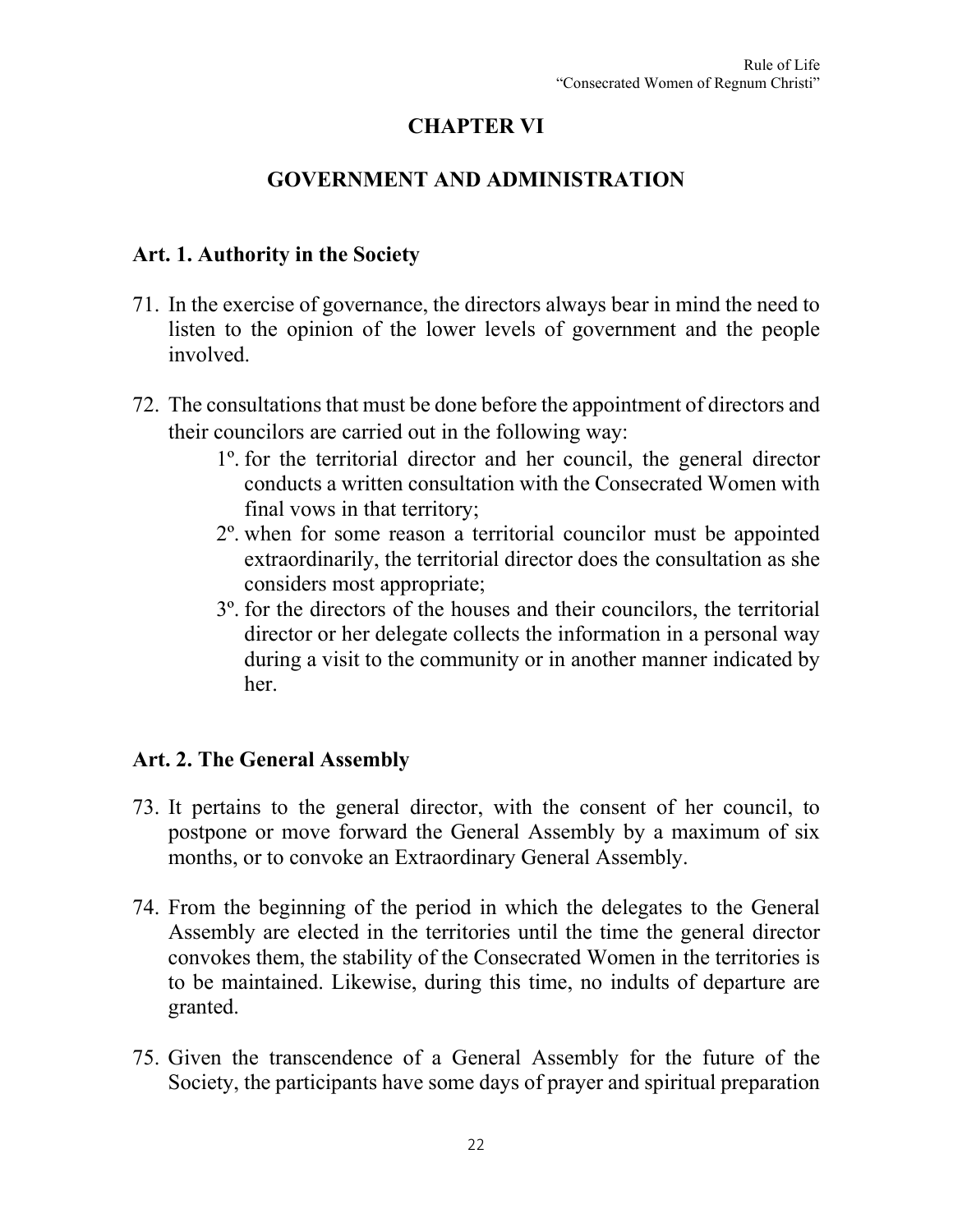before it begins. They insistently ask God's help to discern, discover, and follow the way of his will, and to act with purity of intention.

## **Art. 3. The General Director and her Council**

#### *Responsibilities*

- 76. According to universal law, the general director votes collegially with her council to issue a decree of expulsion to a member of the Society.
- 77. §1. In accord with universal law, the general director requires the consent of her council to:
	- 1º. grant an indult of departure to a Consecrated Woman who has made final vows;
	- 2º. give permission for a Consecrated Woman who is definitively incorporated in the Society to transfer to another society of apostolic life and authorize that a person from another society of apostolic life transfer to the Society;
	- 3º. grant an indult to live outside the Society for a maximum of three years;
	- 4º. ask the Holy See to impose that a Consecrated Woman of the Society lives outside of it;
	- §2. According to universal law, the general director, in case of grave external scandal or very grave harm threatening the Society, can immediately expel a Consecrated Woman from the house in accord with c. 703.
- 78. By proper law, the general director requires the consent of her council to<sup>[3](#page-22-0)</sup>:
	- 1º. canonically establish, divide, unite, suppress, or otherwise delineate the territories of the Society;
	- 2º. establish a house and constitute a community;
	- 3º. suppress a house and close a community;
	- 4º. reduce the time of Candidacy for a candidate;
	- 5º. admit the Consecrated Women of the Society to making and renewing temporary vows, as well as making final vows;
	- 6º. extend the time of temporary vows for a Consecrated Woman;

<span id="page-22-0"></span><sup>&</sup>lt;sup>3</sup> In the list of the acts for which the general and territorial directors require the consent or opinion of their council the basic of those acts is described. While this number lists them in one single place, the detailed description of these acts is found in other numbers of the Constitutions or the Rule of Life and should be referred to when making a decision.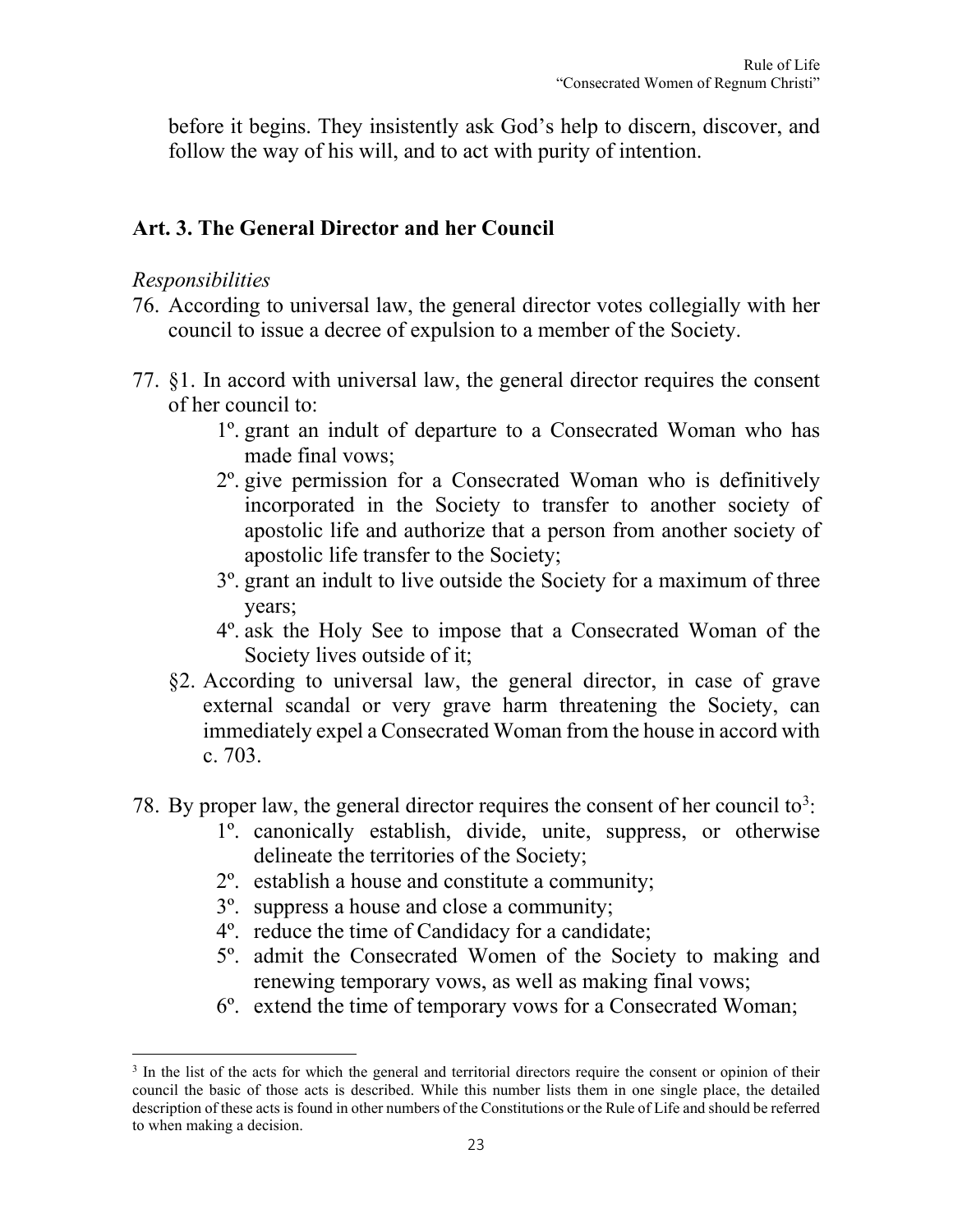- 7º. move forward the time for making final vows;
- 8º. make the appointments and the apostolic assignments she is responsible for, following the Constitutions and the Manual of Procedures;
- 9º. remove a general councilor from her office;
- 10º. authorize a Consecrated Woman to live outside a house of the Society;
- 11º. grant the indult of departure to a Consecrated Woman in temporary vows;
- 12º.readmit someone who left at the end of the Candidacy or who, after making vows, legitimately left the Society, without the need to repeat the Candidacy;
- 13º. postpone or move forward, by a maximum of six months, the General Assembly or convoke an Extraordinary General Assembly;
- 14º. authorize the acts of extraordinary administration which fall within her responsibility;
- 15º. allocate the stable patrimony of the Society;
- 16º. determine the acts of extraordinary administration at the general, territorial, and local levels;
- 17º. authorize a Consecrated Woman, when it is within her responsibility, to accept a donation that carries obligations or demands with it;
- 18º. in preparation for an Extraordinary General Assembly, define if they will have an assembly or other means of consultation in the territories;
- 19º. approve the Rule for the territorial assemblies;
- 20º. decide about any particular matter she has received as a mandate from the General Assembly;
- 21º. approve the secondary codes of the Society;
- 22º. ask the Holy See for a dispensation from a stipulation of the Constitutions.
- 79. By proper law, the general director requires the opinion of her council to:
	- 1º. remove or accept the resignation of a Consecrated Woman from an office or position whose appointment or assignment is under her authority;
	- 2º. accept the resignation of a general councilor;
	- 3º. invite a Consecrated Woman in temporary vows to leave the Society or prevent her from renewing temporary vows or making final vows;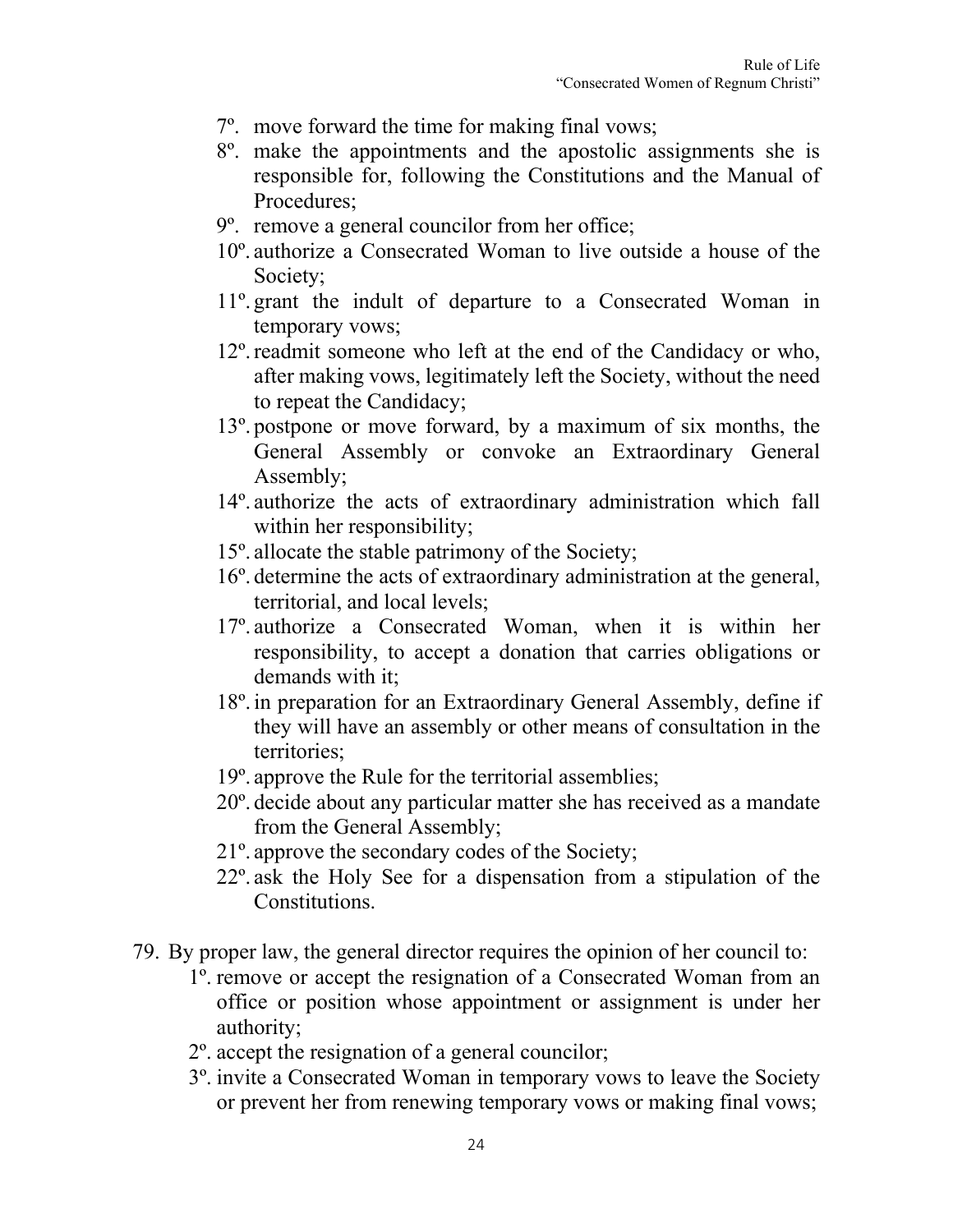- 4º. dispense a person from the impediments proper to the Society for admission to the time of Candidacy;
- 5º. authorize studies proposals that pertain to her;
- 6º. determine the number of councilors in a territory;
- 7º. present the Rule of Procedures to the General Assembly for its approval.

#### *Visits to the Territories*

80. §1. The general director makes canonical visits to the territories to accompany the territorial directors in their governance and the implementation of their programs. She also seeks to visit the communities to show her closeness and support to the Consecrated Women, get to know their life and activities, exhort them to personal and communal holiness, encourage the apostolate and, if needed, correct faults or abuses, ensuring that they live the spirit and mission of the Society.

§2. She ought to visit all the territories at least once during her term.

§3. The general director may ask a general councilor to visit a territory or community on her behalf and carry out a specific task.

#### *Work Teams*

81. The general director seeks to establish and direct specialized and stable work teams to assist in the direction and functioning of the Society.

#### *The General Council*

- 82. The principal responsibilities of the general councilors are to:
	- 1º. discuss with the general director the matters of significant importance to the Society and assist her in attending to her priorities;
	- 2º. assist in the preparation and implementation of the program of the general government;
	- 3º. responsibly assume whatever the general director has delegated to them, according to number 118 of the Constitutions.

# *Meetings and Voting of the General Council*

83. §1. Following what is established in universal and proper law, all the general councilors must be convoked to every council meeting.

§2. Absence from council meetings must be justified.

§3. For the session to be valid, the presence of at least two-thirds of the councilors is required.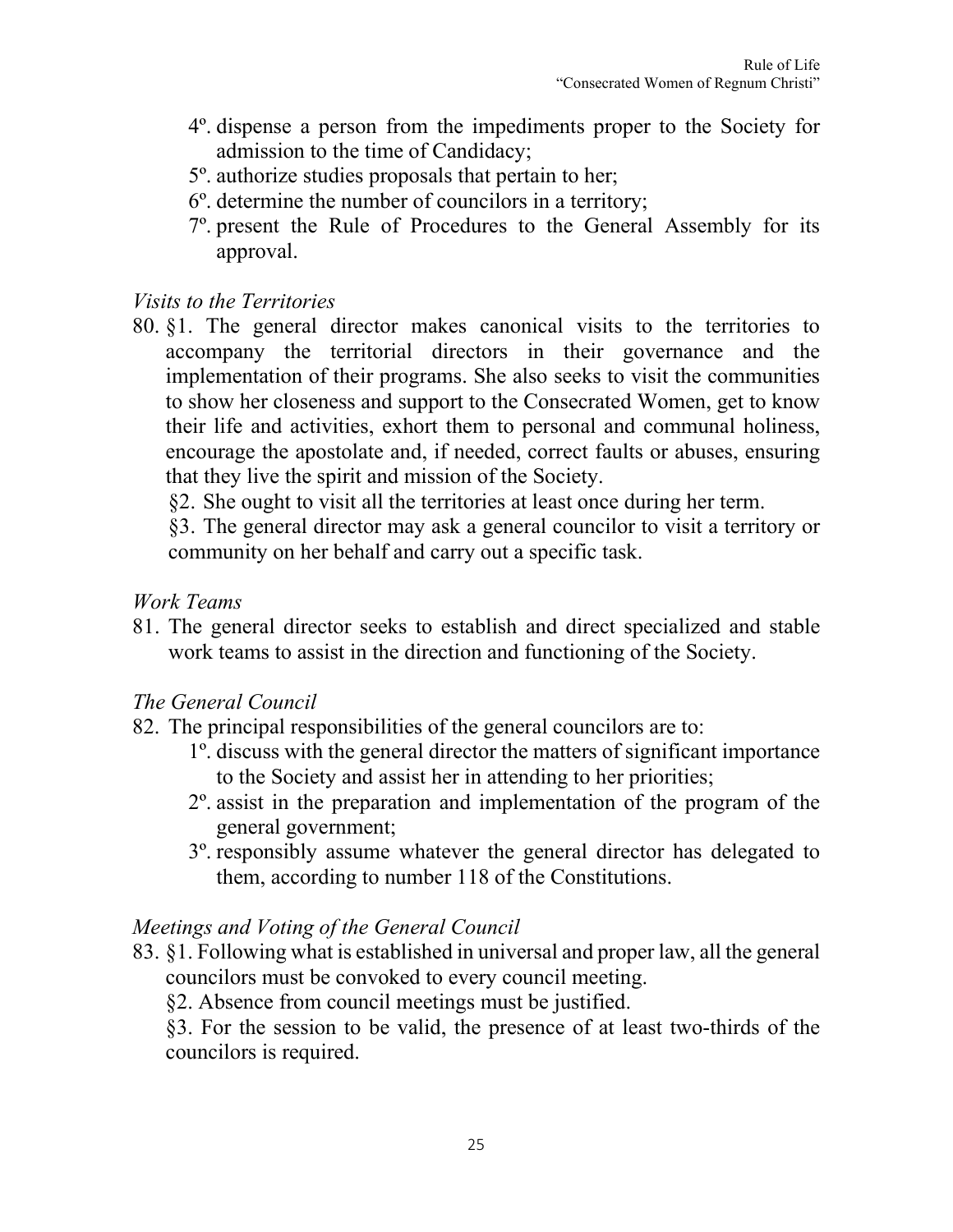84. The general director presents to the council the matters to be voted upon. Once she has obtained the consent or heard the opinion of the councilors, as the case may be, she makes the decision she deems appropriate. The general director does not vote<sup>[4](#page-25-0)</sup>.

# *Validity of Council Meetings[5](#page-25-1)*

85. §1. If the general director acts without having obtained the consent of her council when required by universal or proper law, the act is invalid.

§2. In the cases when only the opinion of the council is required, the act is invalid if the general director has not consulted the councilors.

§3. Although the general director is not obliged to follow the opinion of the councilors even when it is unanimous, she should not deviate from their opinion without a reason which, in her judgment, is more powerful and which she has to ponder carefully before God.

§4. The general councilors have the obligation to sincerely express their opinion and also, if the gravity of the matter requires it, to carefully keep it secret, an obligation that the general director may request.

# **Art. 4. The General Secretary and the General Head of Studies**

#### *Responsibilities of the General Secretary*

- 86. §1. The general secretary assists the general director in the management, documentation, and archiving of the affairs of the Society. To this end, she personally or through her team:
	- 1º. informs the general director of all matters related to the Society that are intended for her;
	- 2º.follows up on canonical procedures;
	- 3º. keeps the government archive and registry of protocols up to date;
	- 4º. ensures the proper preparation of correspondence from the government;
	- 5º. acts as notary for the acts of a juridical nature;
	- 6º. ordinarily serves as the secretary for the meetings of the general council;
	- 7º. keeps the documents related to the Consecrated Women, communities, works of apostolate, and general statistical data up to date;

<span id="page-25-0"></span><sup>4</sup> She does not vote even to break a tie (See the authentic interpretation of can. 127, August 1st, 1985 in *AAS* 77, 985, 77; *EV* 9/661).

<span id="page-25-1"></span> $5$  c. 127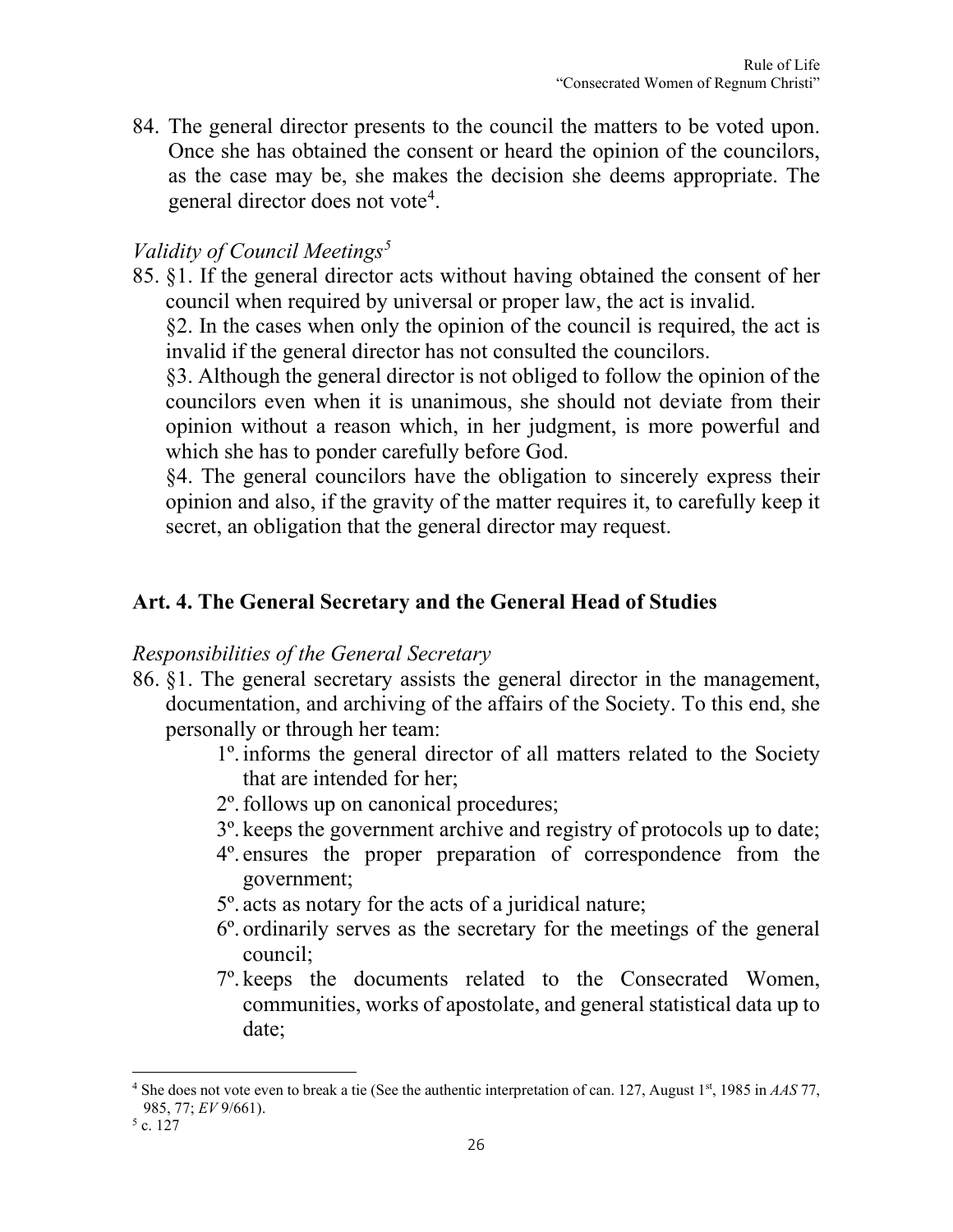- 8º. coordinates the team of the general secretary;
- 9º.follows up with and trains the territorial secretaries;

§2. The general secretary is in charge of the custody and valuation of the General Archive, in accordance with the provisions of number 149 of the Constitutions and, to this end, approves the methodology for retention, classification, and inventory of documents of the General Archive, as indicated in the Manual for Archives.

# *Responsibilities of the General Head of Studies*

87. The general head of studies collaborates with the general director and her council in all that concerns the intellectual and professional formation, continuing education, and the doctrinal integrity of the Consecrated Women. She also oversees the correct application of the *Ratio Institutionis* with regard to studies.

# **Art. 5. The Territory, the Territorial Director, and her Council**

#### *Responsibilities of the Territorial Director*

- 88. By universal law, the territorial director, in the event of grave external scandal or very grave harm threatening the Society, may immediately expel a Consecrated Woman from the house, in accord with can. 703.
- 89. By proper law, the territorial director requires the consent of her council to<sup>[6](#page-26-0)</sup>:
	- 1º. make the appointments and the assignments of apostolate that are within her responsibility, following the Manual of Procedures;
	- 2º. appoint the secretaries, financial officers, and councilors of houses of formation and apostolate. She may also appoint a territorial head of studies if she sees fit;
	- 3º. extend the time of probation of the Candidacy for a maximum of six months;
	- 4º. authorize a Consecrated Woman with final vows to live outside a house of the Society, following number 24§2 of this Rule of Life;
	- 5º. convoke an Extraordinary Territorial Assembly or other similar meetings to deal with matters that significantly concern the territor;
	- 6º. authorize the acts of extraordinary administration which are under her authority;

<span id="page-26-0"></span> $6$  Cf. note 4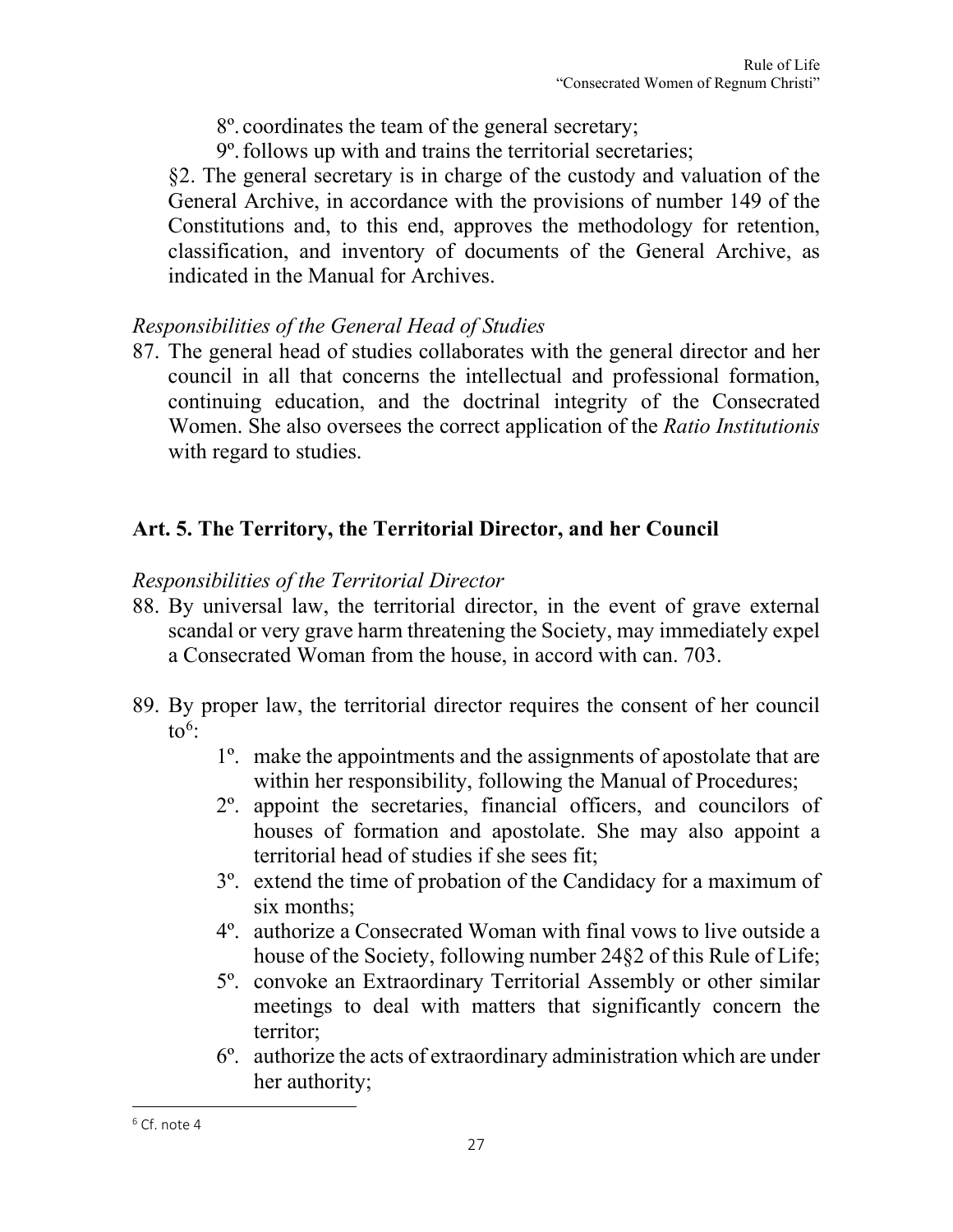- 7º. authorize a Consecrated Woman to borrow money for herself or others;
- 8º. authorize a Consecrated Woman, when it is within her responsibility, to accept a donation that carries with it obligations or demands;
- 9º. readmit to the Candidacy a person who has left it and readmit to the Society a person who was consecrated if she is going to repeat the Candidacy;
- 10º. authorize a candidate to be absent from the Candidacy for an extended time.
- 90. By proper law, the territorial director requires the opinion of her council to:
	- 1º. admit a person to the Course prior to the Candidacy;
	- 2º. dismiss a person from the Course prior to the Candidacy;
	- 3º. admit a person to the period of Candidacy;
	- 4º. dismiss a candidate from the Candidacy for a grave reason;
	- 5º. present to the general director, the candidates for temporary vows, the Consecrated Women preparing for the renewal of temporary vows, and those preparing for final vows;
	- 6º. designate spiritual directors for the Consecrated Women in temporary vows;
	- 7º. remove or accept the resignation of a Consecrated Woman from a position or office whose appointment or assignment is under her authority, following the Manual of Procedures;
	- 8º. review the community projects and the formation programs of the houses of the Consecrated Women;
	- 9º. approve the formation program and continuing education of the Consecrated Women of the territory;
	- 10º. appoint the director of the Course prior to the Candidacy and her work team when the course is only for her territory;
	- 11º. authorize the international trips of the Consecrated Women of her territory, except those that are because of their assigned apostolate and family visits;
	- 12º. authorize studies proposals that pertain to her;
	- 13º. present to the general director the permissions and proposals that require her approval;
	- 14º. invite external people and decide which Consecrated Women participate in extraordinary territorial assemblies or similar meetings.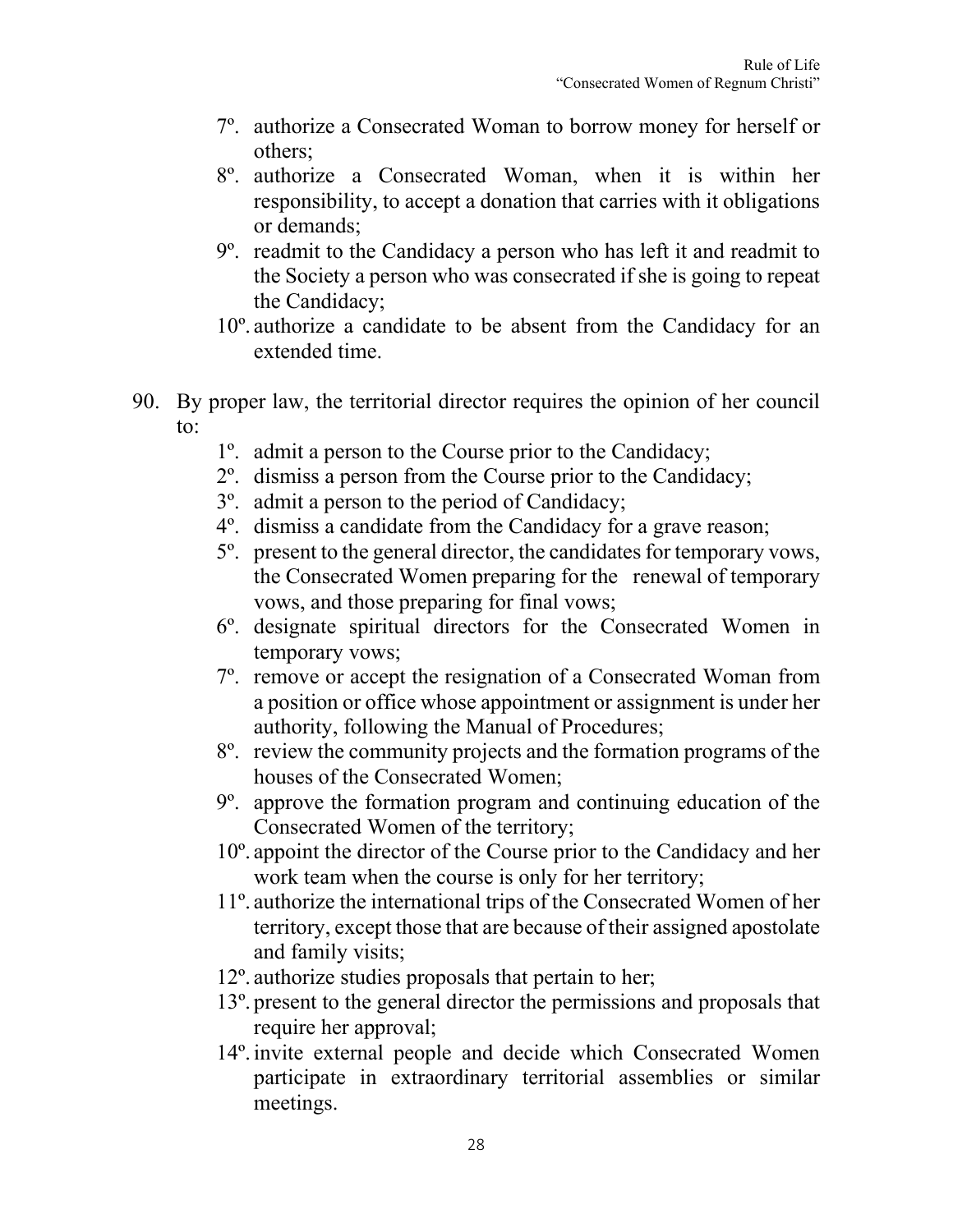# *Visits to the Communities*

91. §1. The territorial director makes canonical visits to the communities to show her closeness and support to the Consecrated Women, get to know their life and activities, exhort them to personal and community holiness, encourage the apostolate and, if needed, correct faults or abuses, ensuring that they live the spirit and mission of the Society.

§2. She ought to visit all the communities at least once a year.

§3. The territorial director may ask a councilor to visit a community on her behalf for some specific task.

#### *Work Teams*

92. The territorial director seeks to establish and lead specialized and stable work teams to assist in the direction and functioning of the Society in the territory.

## *The Territorial Council*

93. §1. The principal responsibilities of the territorial councilors are the same as those of the general councilors, at the territorial level, in accord with number 82 of this Rule.

§2. The meetings and voting of the territorial council are governed by the provisions established in numbers 83 - 85 of this Rule.

#### *Responsibilities of the Territorial Secretary*

- 94. §1. The territorial secretary assists the territorial director in the operations, documentation, and archiving of the affairs of the Society in her territory. She:
	- 1º. informs the territorial director of the matters related to the Society in the territory that are intended for her;
	- 2º. follows up on canonical procedures;
	- 3º. registers the acts of territorial governance and, when necessary, transmits them to the general director in the prescribed manner;
	- 4º. keeps the government archive and registry of protocols in the territory up to date;
	- 5º. ensures the proper preparation of correspondence from the government;
	- 6º. acts as a notary for the acts of a juridical nature;
	- 7º. ordinarily serves as the secretary of the territorial council meetings;
	- 8º. keeps the documents relating to the Consecrated Women, communities, works of apostolate, and statistical data of the territory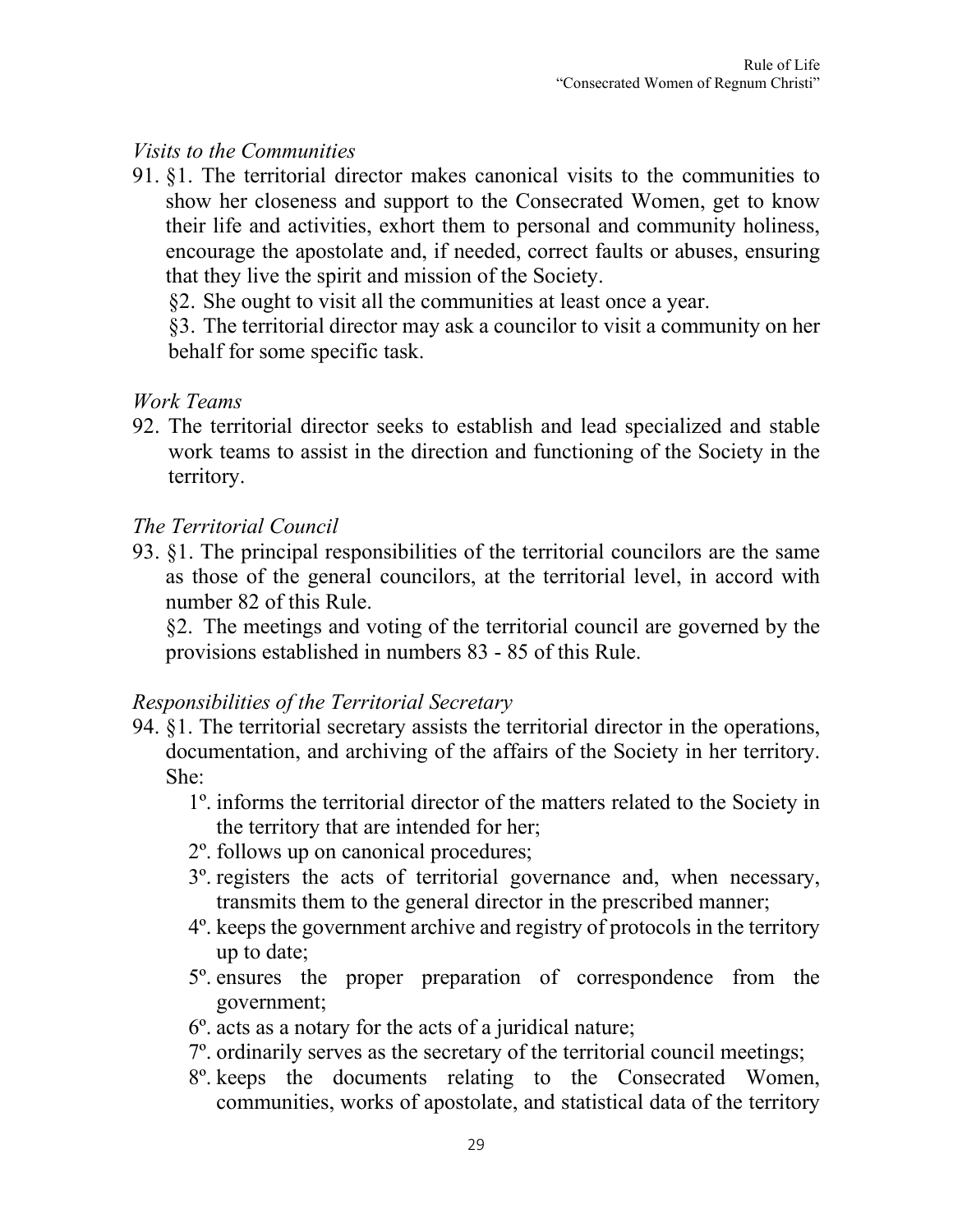up to date;

9º. follows up with and trains the community secretaries.

§2. The territorial secretary is in charge of the custody and valuation of the territorial archive, and to this end, follows the systems for retention, classification, and inventory of documents in it as indicated in the Manual of Government Archives given by the general secretary.

# *Extraordinary Assemblies or other Territorial Meetings*

- 95. In the territories, extraordinary assemblies or similar meetings may be held to deal with matters that significantly concern the territory and in which it is necessary to involve a representative group from the territory in the reflection and decision-making process:
	- 1º. the territorial director, with the consent of her council, is the one who convokes these assemblies;
	- 2º. number 102 of the Constitutions is not followed in regard to those who participate by office, except for the territorial councilors;
	- 3º. depending on the topics to be discussed, the territorial director, having heard the opinion of her council, reserves the right to invite external people and decide which Consecrated Women participate.

# **Art. 6. The Houses, the Director, and her Council**

#### *Houses of the Society*

96. §1. Houses of formation are those in which a community of candidates and/or Consecrated Women in the period of studies and their formators reside.

§2. In the other houses, Consecrated Women dedicated to the apostolate, specialized studies or other activities assigned by the competent authority reside.

# *Establishment and Suppression of Houses*

97. For the establishment and suppression of houses, as well as the constitution of communities, proceed according to what is established in the Manual of Procedures.

# *The Archive of the House*

98. The director of the house is responsible for the archive of her community and, through the secretary of the community, should take care to retain the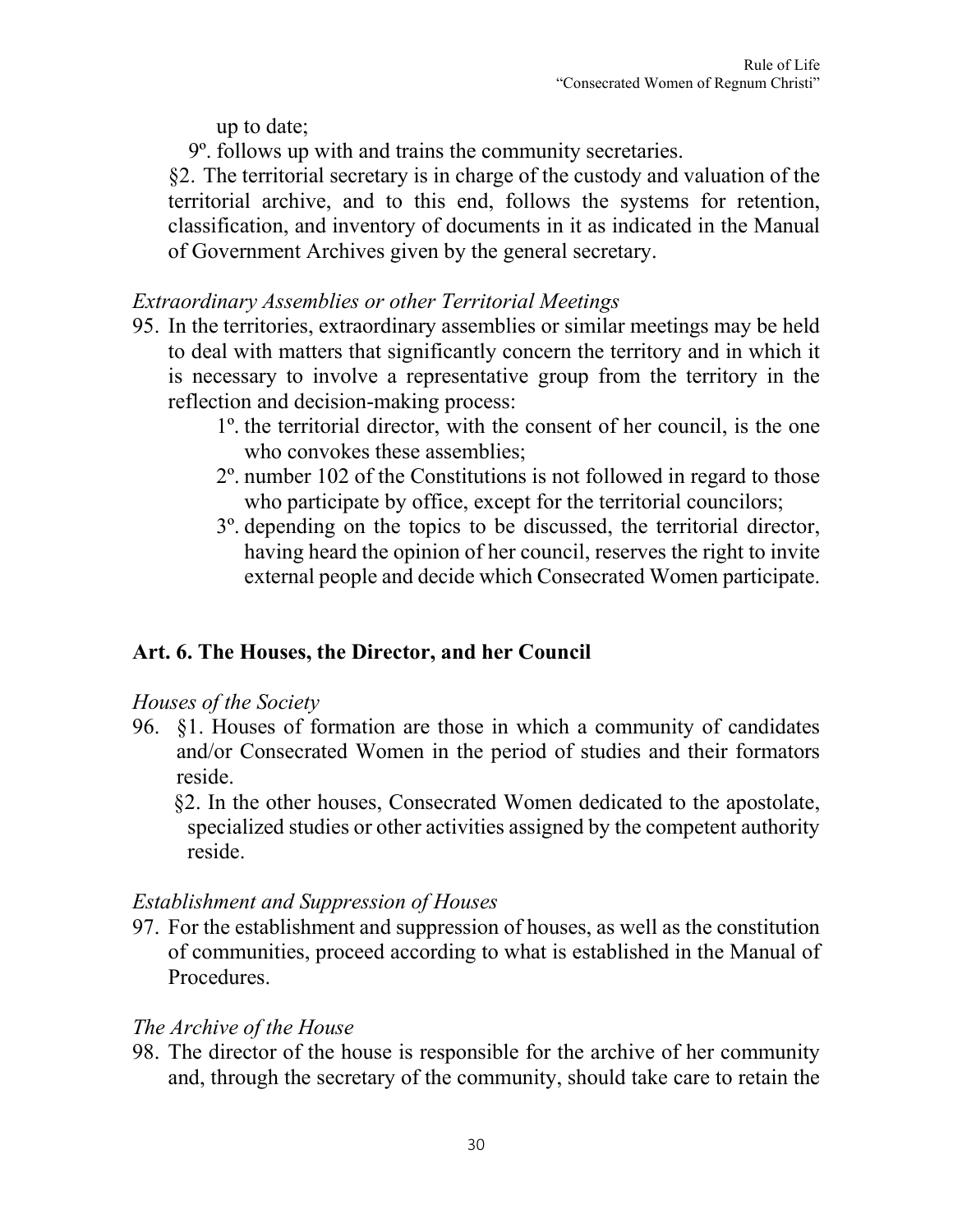documentation of the house and of each one of the Consecrated Women who pertain to it in a proper and orderly way.

# *Responsibilities of the Councilors of a House of Apostolate*

99. §1. The councilors of a house of apostolate assist the director by giving their opinion on decisions of significant importance for the life of the community. §2. The director convokes meetings according to the periodicity established in the Manual of Procedures.

§3. The director must ask the opinion of her council before presenting a Consecrated Woman of the community to admission to the renewal of temporary vows or making final vows.

§4. The director must obtain the consent of her council in the case of expulsion as stipulated in c. 703.

# *Responsibilities of the Councilors of a House of Formation*

100. §1 Number 99 §1 of this Rule of Life concerning the councilors of houses of apostolate is applicable.

§2. It is necessary that the meetings of the council be frequent, considering the importance of following up with and accompanying the candidates and the Consecrated Women in studies who are in a stage of vocational discernment or confirmation.

§3. The director must ask the opinion of her council before presenting a candidate for temporary vows, or a Consecrated Woman for admission to the renewal of temporary vows or making final vows.

# *The One Responsible for the Community*

101. §1. In the houses of formation or apostolate, when the director will be absent for an extended time, one of the councilors or another Consecrated Woman is responsible for the community, according to the judgment of the director of the community.

§2. Her responsibility consists in ensuring the ordinary functioning of the community. If there is anything beyond this, she consults the director when she is available, and if not, the territorial director.

#### *Directives*

102. Community directives should be given when necessary, according to the judgment of the community director.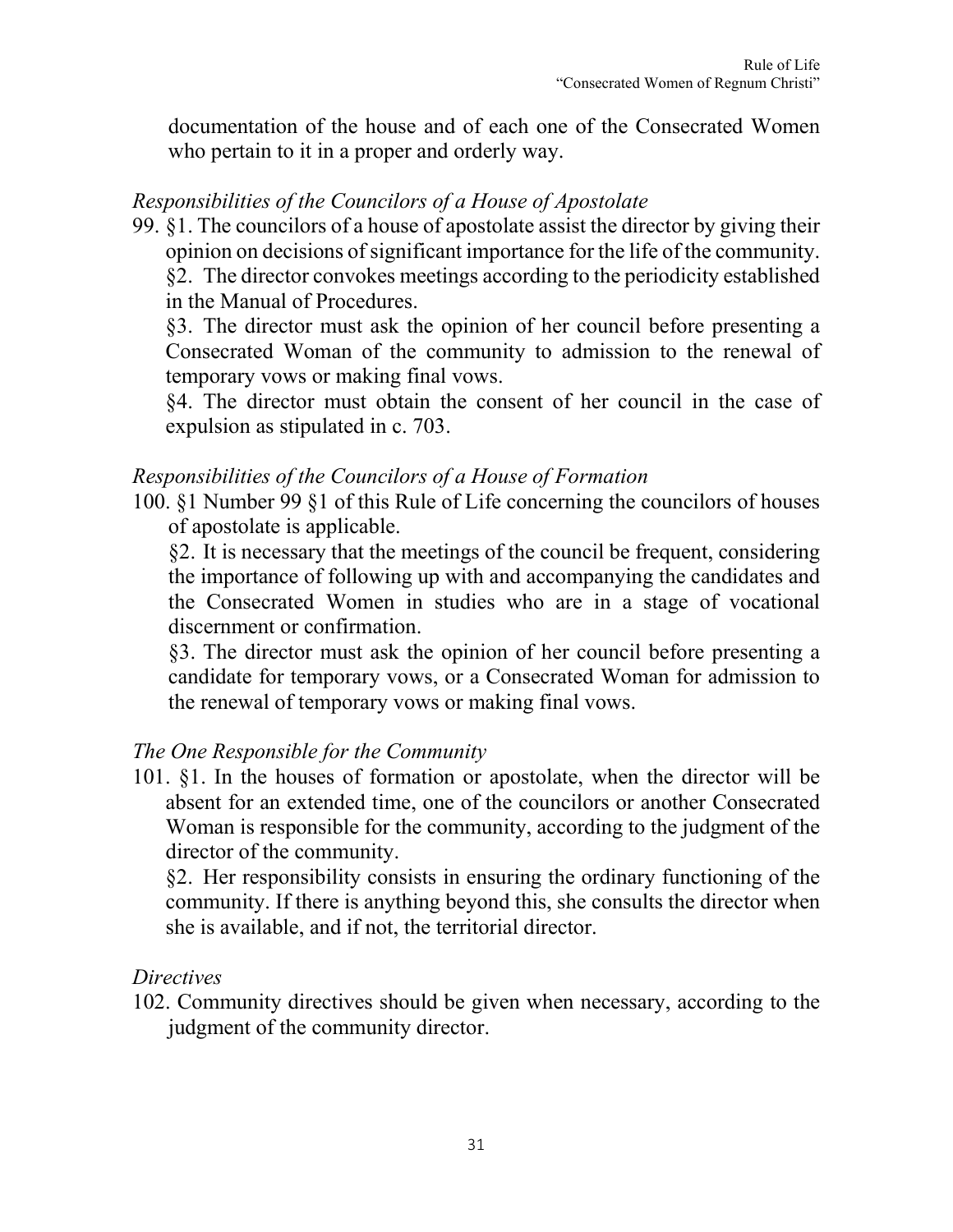# **Art. 7. Administration of Temporal Goods**

#### *Principles for an Administration of Service*

103. For a secure and efficient administration, carried out in a spirit of service, the principles of autonomy, subordination, centralization, accountability, and continual updating are to be considered, which in a proper balance safeguard the unity of the Society and promote its development.

# *Responsibilities of the General Financial Officer*

104. The general financial officer is responsible to:

- 1º. oversee the care and growth of the goods of the Society;
- 2º. assist the general director in the increase and distribution of the available goods, especially the revenue from the patrimonial assets of the Society, for the established purposes;
- 3º. assist and accompany the territorial financial officers and oversee their training;
- 4º. ensure that the documentation related to the administration of the Society is kept up to date;
- 5º. conduct or supervise audits;
- 6º. keep the general director and her council informed about the state of the administration, primarily through an annual report.

# *Responsibilities of the Territorial Financial Officer*

105. The territorial financial officer is responsible to:

- 1º. oversee the care and growth of the Society's assets in the territory;
- 2º. assist the territorial director in the efficient management of the houses, centers, and works of apostolate;
- 3º. assist, accompany, and train the community financial officers;
- 4º. ensure that the documentation related to the administration of the territory is kept up to date;
- 5º. conduct or supervise audits;
- 6º. keep the territorial director and her council informed of the state of the administration, primarily through periodic reports.

# *Stable Patrimony*

106. The stable patrimony consists of all the furnishings, real estate, financial, and economic assets that by legitimate allocation are destined to guarantee the financial security of the Society. Their allocation is the responsibility of the general director, with the consent of her council, having heard all the territorial directors.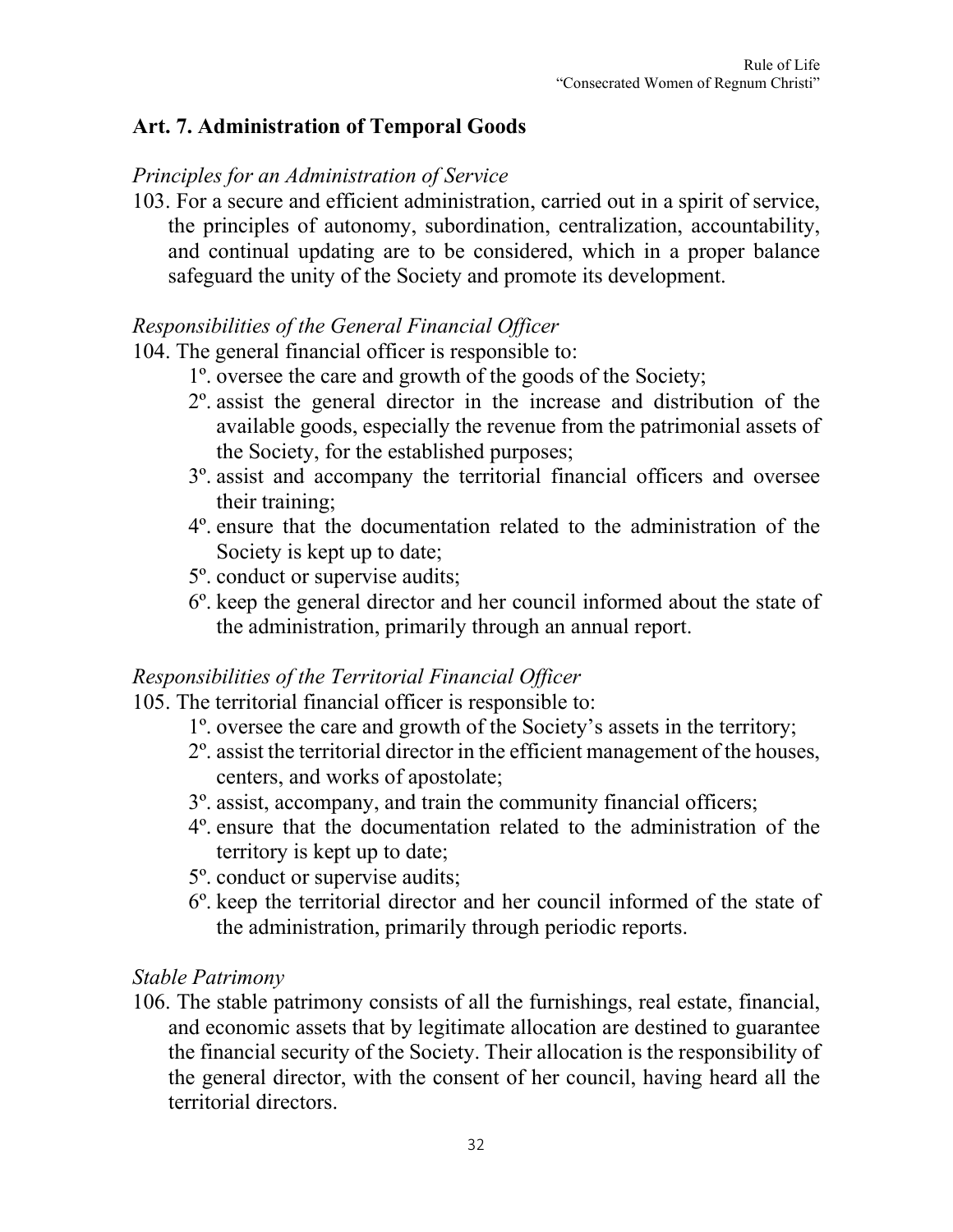# *Acts of Extraordinary Administration*

107. §1. With the consent of her council, the general director has the authority to define the acts of extraordinary administration at the general, territorial, and local levels.

§2. For any act of extraordinary administration, the approval of the appropriate major director, with the consent of her council, is required, in accord with what is established in the Rule of Administration.

# *Budgets*

108. The ordinary administration of the territories, houses, and works of apostolate is governed by their own administrative programs and budgets approved by the corresponding authority, following the Rule of Administration and the guidelines of the Regnum Christi Federation.

# *Institutional Standards*

109. The general or territorial director, as appropriate, ought to establish common institutional standards that all have to observe. These standards may be criteria or procedures, or refer to means that assist administration (e.g., information technology). If territorial standards differ from the general ones, they must be approved by the general director.

# *Donations with Obligations*

110. Without the express authorization of the appropriate major director, with the consent of her council, no one is permitted to accept donations that include obligations or duties, unless they are of minor importance and short duration, according to what is established in the Rule of Administration.

# *Recognition of the Society in the Civil Sector*

111. In the civil sector, the Society is recognized or constituted following local legislation (e.g. by registration, incorporation, creation, etc.).

# *Other Provisions*

112. In the administration of goods, the following provisions should also be considered:

§1. Regarding the acquisition of debts or obligations, the juridical entities and the Consecrated Women of the Society are governed by universal<sup>[7](#page-32-0)</sup> and proper law.

§2. Bank and investment accounts of the Society are to be managed jointly.

<span id="page-32-0"></span> $7 c. 639$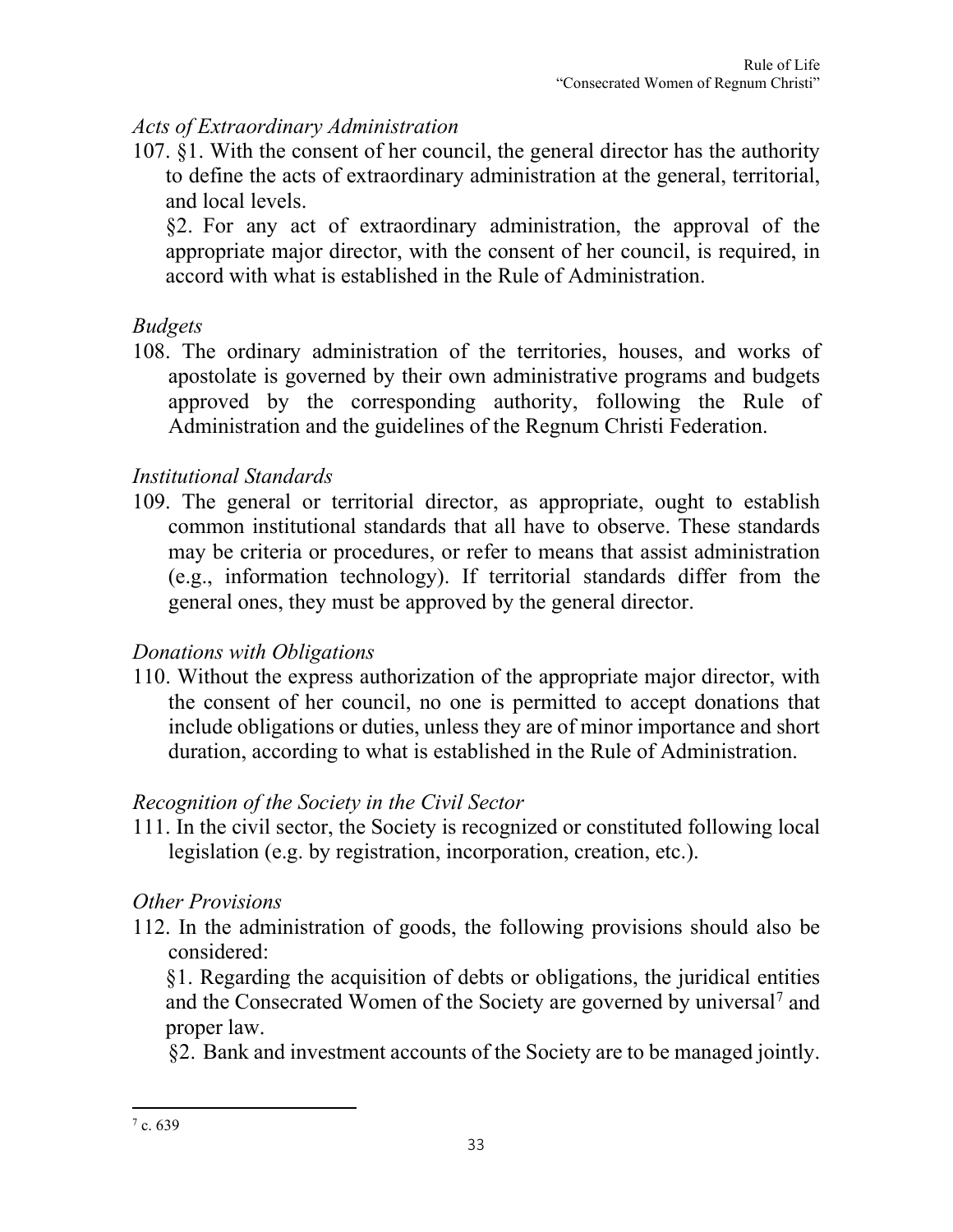§3. Every corporation of the Society ought to be audited annually, either internally or by a reputable firm.

§4. The communities and the Consecrated Women who are directors of works of apostolate must give a report about the management of goods, the budget, and its accounting information with the established periodicity.

§5. Following the specifications established in the territories and communities, the legal, accounting, fiscal, administrative, etc., documents of the Society must be kept in a separate archive, under the responsibility of the territorial or community financial officer, as the case may be.

§6. In establishing territories and houses, works of apostolate or undertaking apostolic activities of any kind, it should be ensured that they are sustainable immediately or in the short term. It is the responsibility of the general director with her council, assisted by the general financial officer, to assess the viability of this.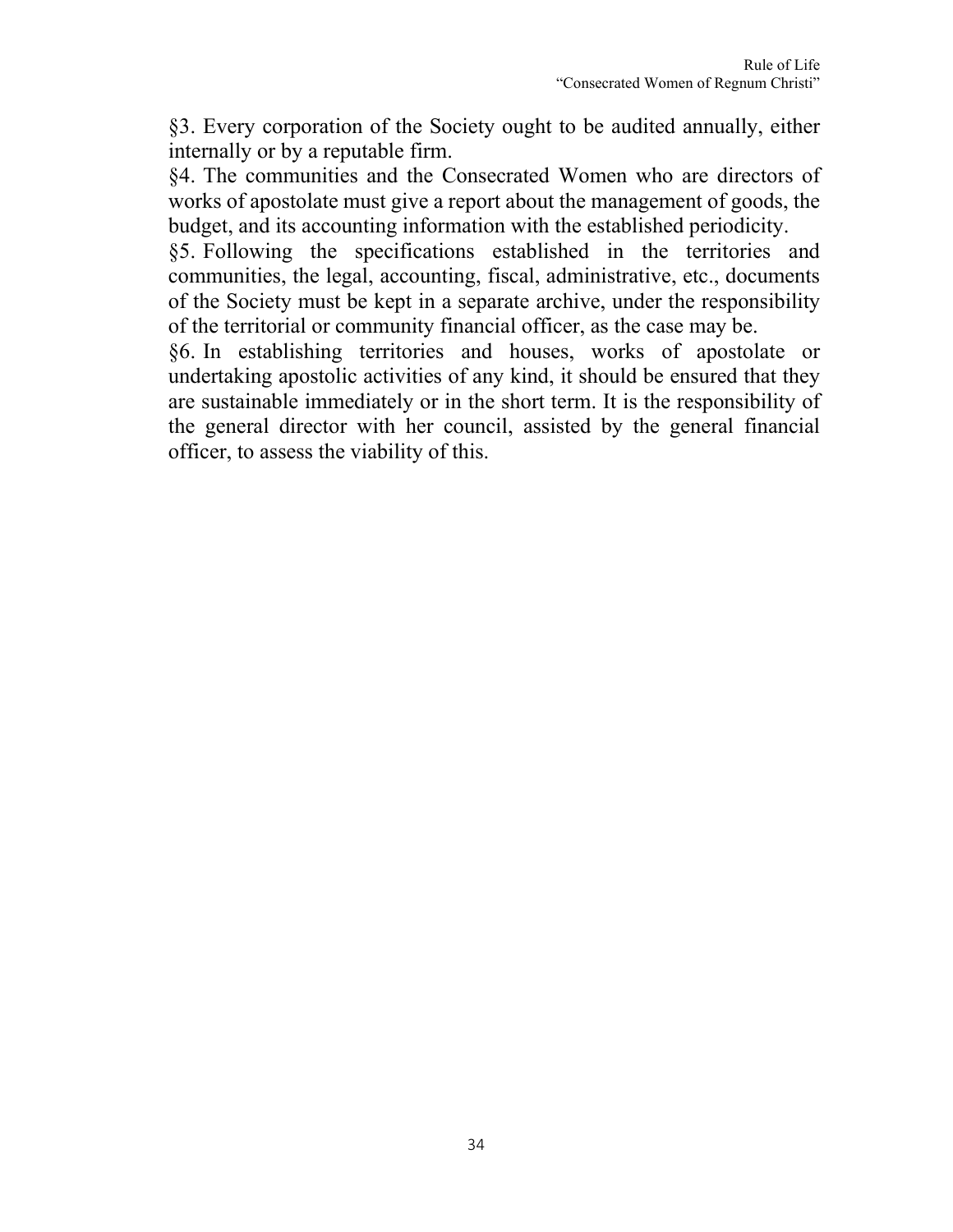# **APPENDIX**

# **FEASTS THAT ARE CELEBRATED IN THE SOCIETY OF APOSTOLIC LIFE "CONSECRATED WOMEN OF REGNUM CHRISTI"**

| <b>DATE</b>                                                                                                 | <b>CELEBRATION</b>                                      | <b>TYPE</b>            | <b>OBSERVATION</b>                                                                                                                        |
|-------------------------------------------------------------------------------------------------------------|---------------------------------------------------------|------------------------|-------------------------------------------------------------------------------------------------------------------------------------------|
| <b>January 1</b>                                                                                            | Mary, Mother of God                                     | First-class<br>Feast   | Solemn Rosary                                                                                                                             |
| Charismatic beginning of<br><b>January 3</b><br>Regnum Christi and<br>foundation of the Legion<br>of Christ |                                                         | First-class<br>Feast   | Adoration<br>Te Deum                                                                                                                      |
| <b>January 6</b><br>(or the day<br>it is<br>celebrated<br>in each<br>country)                               | Epiphany of the Lord                                    | First-class<br>Feast   | Solemn Rosary                                                                                                                             |
| <b>January 25</b>                                                                                           | Conversion of St. Paul                                  | First-class<br>Feast   |                                                                                                                                           |
| <b>February 2</b>                                                                                           | Presentation of the Lord                                | First-class<br>Feast   | Participation in the<br>diocesan<br>celebration of the<br>Day of<br>Consecrated Life is<br>recommended.<br>Devotional<br>renewal of vows. |
| <b>February 6</b>                                                                                           | Decretum Laudis of the<br>Legion of Christ              | Second-<br>class Feast | Remembrance at<br><b>Mass</b>                                                                                                             |
| <b>March 19</b>                                                                                             | St. Joseph, Spouse of the<br><b>Blessed Virgin Mary</b> | First-class<br>Feast   |                                                                                                                                           |
| <b>March 25</b>                                                                                             | Annunciation of the Lord                                | First-class<br>Feast   | Solemn Rosary                                                                                                                             |
|                                                                                                             | Palm Sunday                                             | First-class<br>Feast   |                                                                                                                                           |
|                                                                                                             | Easter Sunday                                           | First-class<br>Feast   |                                                                                                                                           |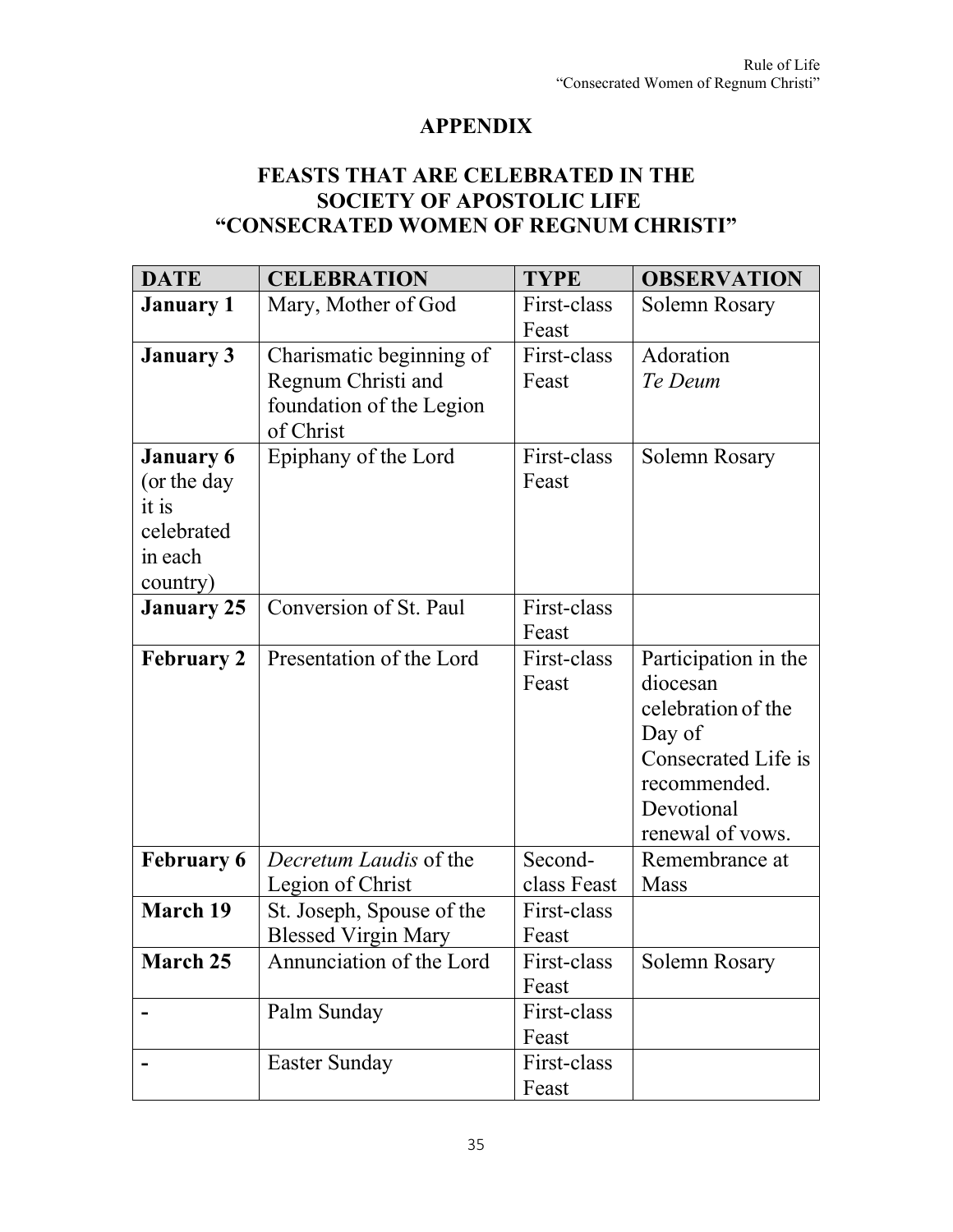|                  | <b>Easter Monday</b>           | First-class |                        |
|------------------|--------------------------------|-------------|------------------------|
|                  |                                | Feast       |                        |
| <b>II Sunday</b> | Divine Mercy Sunday            | First-class |                        |
| of Easter        |                                | Feast       |                        |
| Good             | Directors' Day (general,       | First-class | A special moment       |
| <b>Shepherd</b>  | territorial, and local)        | Feast       | of prayer for the      |
| <b>Sunday</b>    |                                |             | directors is           |
| (IV of           |                                |             | recommended            |
| Easter)          |                                |             | (adoration, Solemn     |
|                  |                                |             | Rosary or other)       |
|                  | Ascension of the Lord          | First-class |                        |
|                  |                                | Feast       |                        |
|                  | Pentecost                      | First-class | Celebration of the     |
|                  | (Community preparation)        | Feast       | Vigil is               |
|                  | for the solemnity)             |             | recommended            |
|                  | <b>Holy Trinity</b>            | First-class | Adoration              |
|                  |                                | Feast       |                        |
|                  | Corpus Christi                 | First-class | Adoration<br><b>or</b> |
|                  |                                | Feast       | Procession with        |
|                  |                                |             | the diocese            |
|                  | <b>Sacred Heart of Jesus</b>   | First-class | Adoration              |
|                  | (Community preparation         | Feast       |                        |
|                  | for the solemnity)             |             |                        |
|                  | Immaculate Heart of Mary       | First-class | Solemn Rosary          |
|                  |                                | Feast       |                        |
| May 31           | <b>Canonical Establishment</b> |             |                        |
|                  | and Approval of the            |             |                        |
|                  | Statutes of the Regnum         |             |                        |
|                  | Christi Federation             |             |                        |
| June 24          | Birth of St. John the          | First-class |                        |
|                  | <b>Baptist</b>                 | Feast       |                        |
| June 29          | St. Peter and St. Paul         | First-class |                        |
|                  |                                | Feast       |                        |
| <b>August 15</b> | Assumption of the Blessed      | First-class | Solemn Rosary          |
|                  | Virgin Mary                    | Feast       |                        |
| <b>September</b> | Our Lady of Sorrows            | First-class | Solemn Rosary          |
| 15               |                                | Feast       |                        |
| <b>September</b> | The Archangels                 | First-class |                        |
| 29               |                                | Feast       |                        |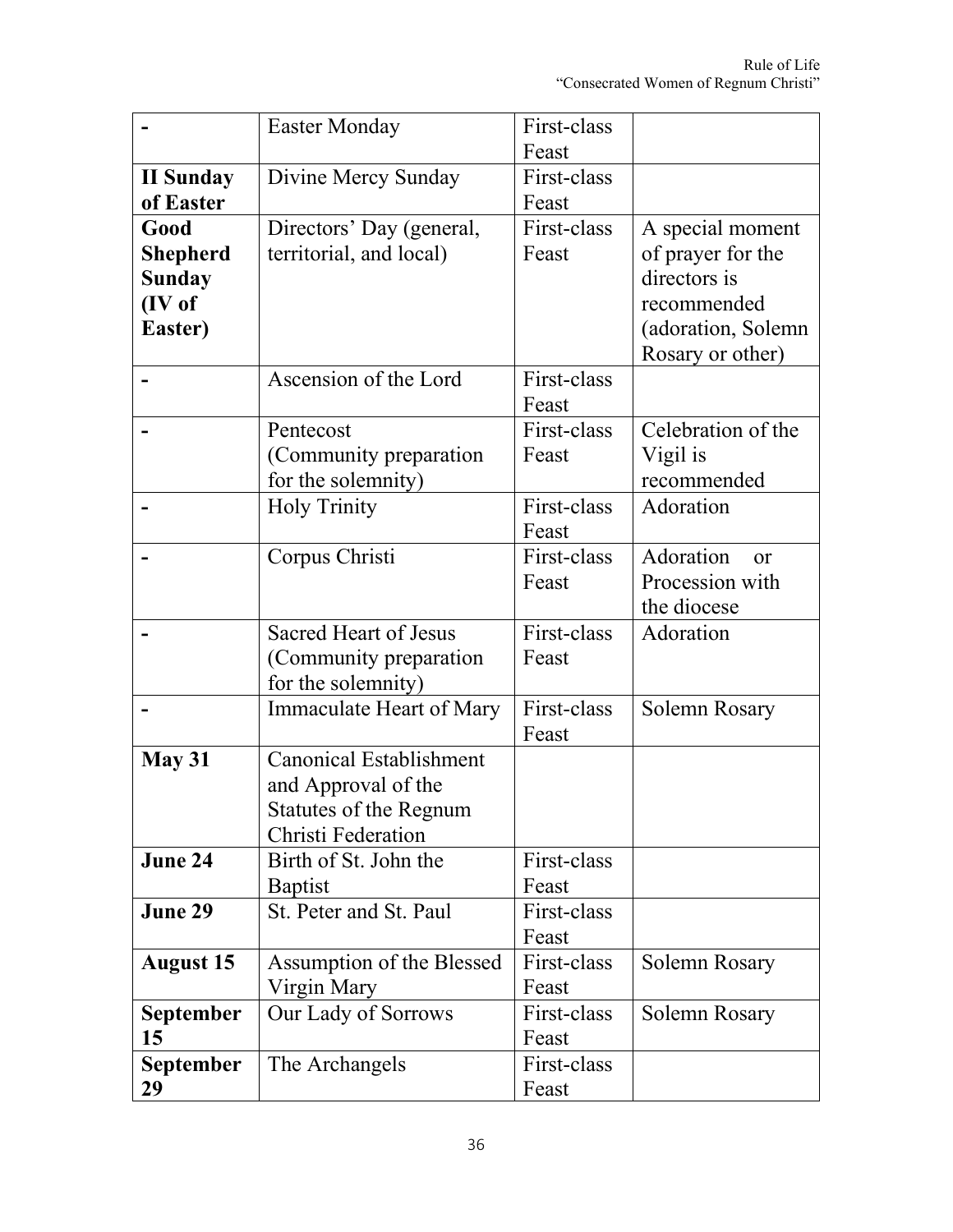| <b>November</b> | All Saints Day                               | First-class            |                                      |
|-----------------|----------------------------------------------|------------------------|--------------------------------------|
| 1               | Feast                                        |                        |                                      |
|                 | Christ the King                              | First-class            | Celebration of                       |
|                 | (Community preparation                       | Feast                  | Regnum Christi                       |
|                 | for the solemnity)                           |                        | Day with other                       |
|                 | The Canonical Approval                       |                        | members of                           |
|                 | of the Society is                            |                        | Regnum Christi.                      |
|                 | celebrated.                                  |                        |                                      |
| <b>November</b> | Mass of Thanksgiving for                     |                        |                                      |
| 25              | the Canonical Approval of                    |                        |                                      |
|                 | the Society                                  |                        |                                      |
| <b>December</b> | <b>Immaculate Conception</b>                 | First-class            | Solemn Rosary                        |
| 8               |                                              | Feast                  |                                      |
| <b>December</b> | Our Lady of Guadalupe                        | First-class            | Solemn Rosary                        |
| 12              |                                              | Feast                  |                                      |
| <b>December</b> | Birth of Our Lord                            | First-class            | Solemn Rosary                        |
| 25              | (Community preparation                       | Feast                  |                                      |
|                 | for the solemnity)                           |                        |                                      |
| <b>December</b> | St. John the Evangelist                      | First-class            |                                      |
| 27              |                                              | Feast                  |                                      |
|                 | Main patron of the country                   | First-class            |                                      |
|                 |                                              | Feast in the           |                                      |
|                 |                                              | country                |                                      |
|                 | Main patron of the country                   | Second-<br>class Feast | Remembrance at<br>Mass in the houses |
|                 | of origin of the different<br>members of the |                        | where there are                      |
|                 | community                                    |                        | women of that                        |
|                 |                                              |                        | nationality.                         |
|                 | Solemnities of the local                     |                        | They are only                        |
|                 | Church                                       |                        | celebrated at Mass;                  |
|                 |                                              |                        | they are not                         |
|                 |                                              |                        | celebrated as First-                 |
|                 |                                              |                        | class Feast Days.                    |
|                 | Anniversary of the Pope's                    | First-class            |                                      |
|                 | election                                     | Feast                  |                                      |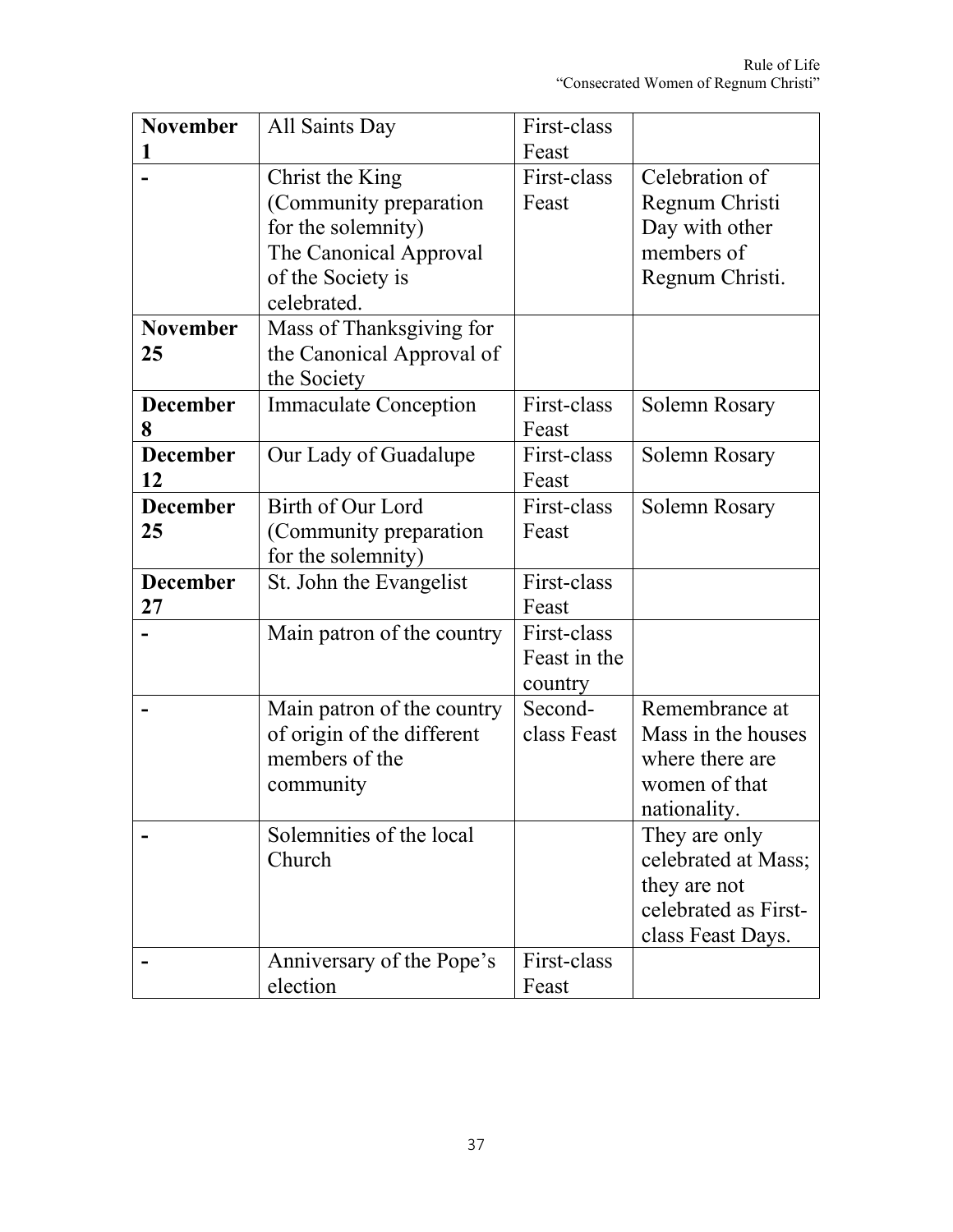| <b>OCCASION</b>                | <b>PRACTICE</b>                                 |
|--------------------------------|-------------------------------------------------|
| On leaving and returning       | Kiss the Bible as an act of faith.              |
| to the house                   | On leaving the house recite the prayer "We      |
|                                | turn to you for protection"                     |
| <b>Visits to the Eucharist</b> | On leaving and returning to the house, and      |
|                                | after meals                                     |
| Mother's Day, on the date      | A gesture to Our Lady (Singing Las              |
| it is celebrated in the        | Mañanitas, or some other devotion as decided    |
| country of residence           | by the community).                              |
| <b>Between November 1-8</b>    | Visit to the cemetery                           |
| <b>Christmas</b>               | Receiving a patron saint                        |
| <b>January 3</b>               | Singing the <i>Te Deum</i> in thanksgiving      |
| On the day a Pope is           |                                                 |
| elected.                       |                                                 |
| On the day a general           |                                                 |
| director is elected.           |                                                 |
| December 31                    |                                                 |
| <b>Fridays in Lent</b>         | Way of the Cross, prayed personally, although   |
|                                | it can be prayed in community on some           |
|                                | occasions.                                      |
| <b>Baptismal Anniversary</b>   | Renewal of baptismal promises and some          |
|                                | moments of Eucharistic Adoration in             |
|                                | thanksgiving.                                   |
| <b>Carnival Triduum</b>        | Lived with a spirit of reparation and adoration |
| <b>Saturdays</b>               | Lived as a Marian day                           |

# **SOME TRADITIONS**